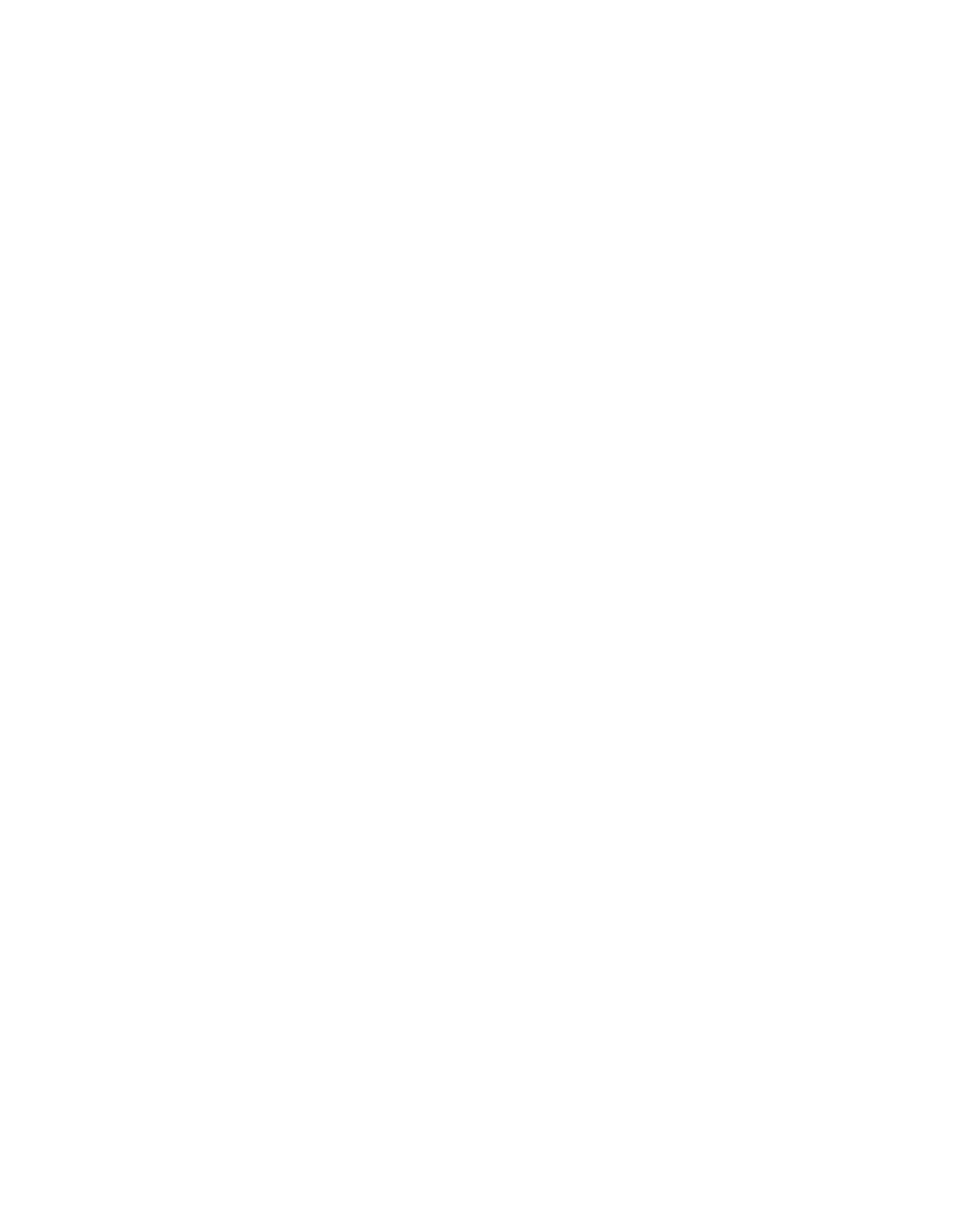### Table of Contents

| Section |     | Page |
|---------|-----|------|
| 1.      |     |      |
|         |     |      |
|         | 1.2 |      |
|         | 1.3 |      |
|         | 1.1 |      |
| 2.      |     |      |
|         |     |      |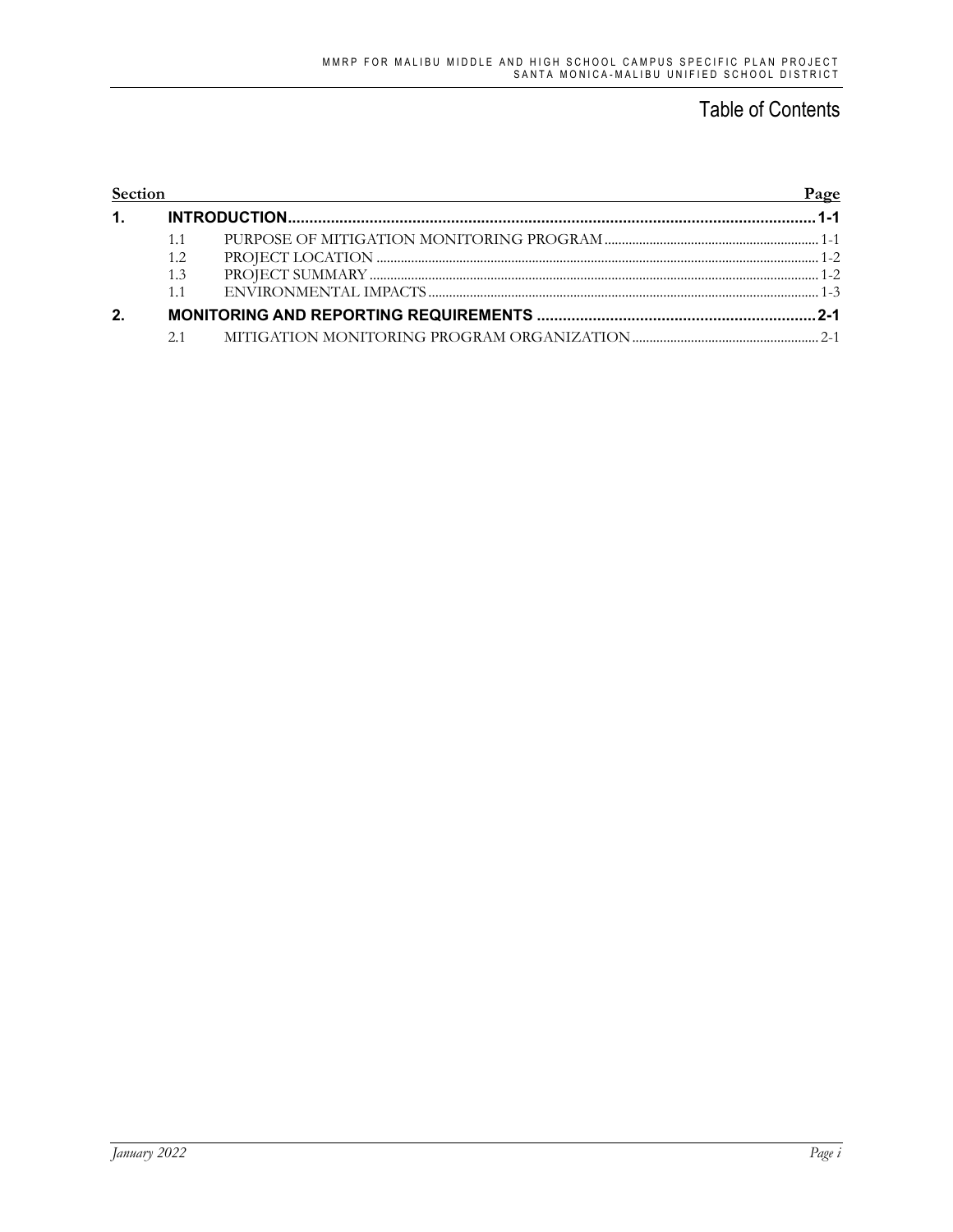### Table of Contents

#### **List of Tables**

| Table     | Page |
|-----------|------|
|           |      |
| Table 2-1 |      |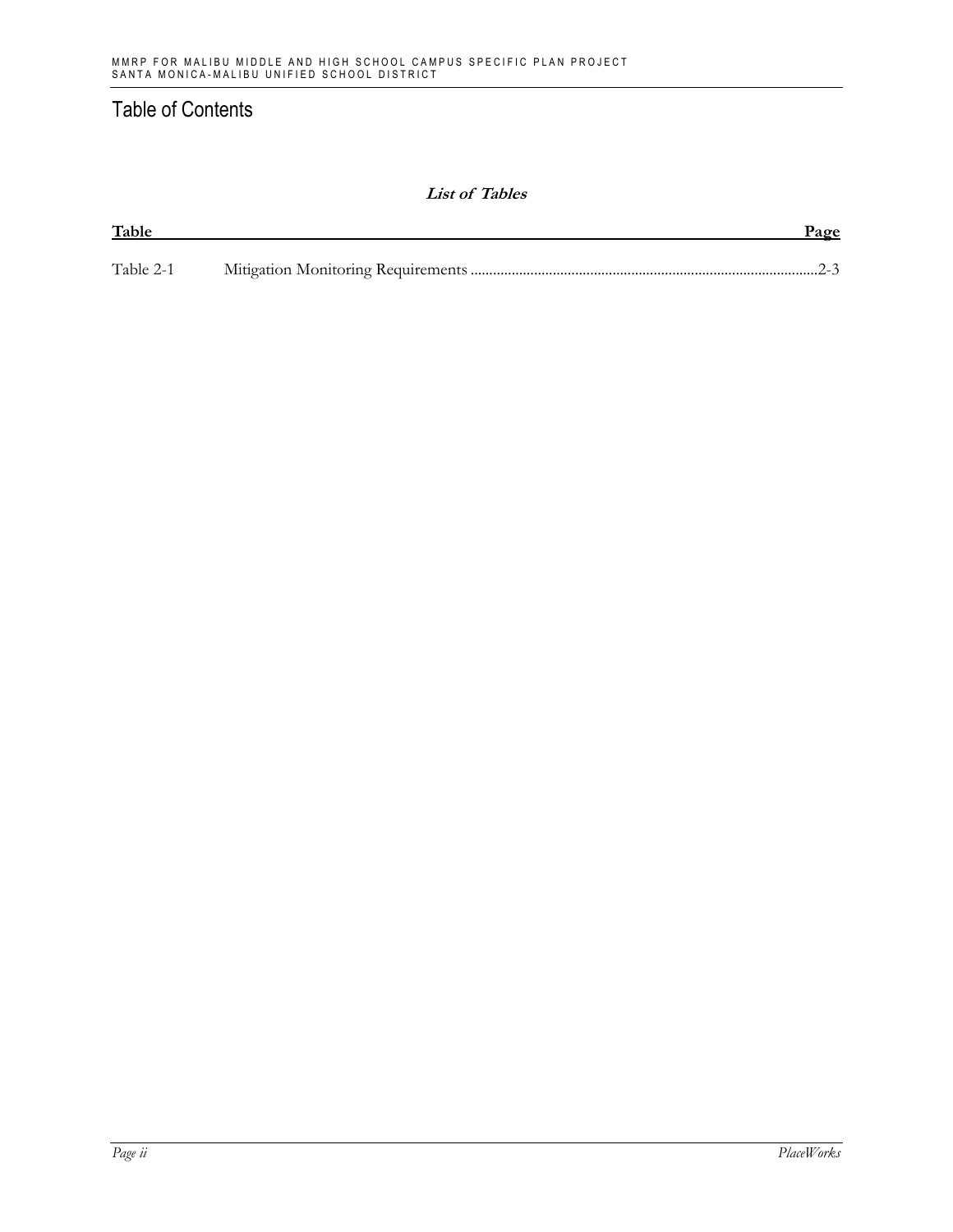# **1.1 PURPOSE OF MITIGATION MONITORING PROGRAM**

This Mitigation Monitoring Program has been developed to provide a vehicle by which to monitor mitigation measures and conditions of approval outlined in the Draft Environmental Impact Report (DEIR), State Clearinghouse No. 2020080350. The Mitigation Monitoring Program has been prepared in conformance with Section 21081.6 of the Public Resources Code and Santa Monica-Malibu Unified School District (SMMUSD or District) Monitoring Requirements. Section 21081.6 states:

- (a) When making findings required by paragraph (1) of subdivision (a) of Section 21081 or when adopting a mitigated negative declaration pursuant to paragraph (2) of subdivision (c) of Section 21080, the following requirements shall apply:
	- (1) The public agency shall adopt a reporting or monitoring program for the changes made to the project or conditions of project approval, adopted in order to mitigate or avoid significant effects on the environment. The reporting or monitoring program shall be designed to ensure compliance during project implementation. For those changes which have been required or incorporated into the project at the request of a responsible agency or a public agency having jurisdiction by law over natural resources affected by the project, that agency shall, if so requested by the lead or responsible agency, prepare and submit a proposed reporting or monitoring program.
- (b) The lead agency shall specify the location and custodian of the documents or other material which constitute the record of proceedings upon which its decision is based. A public agency shall provide that measures to mitigate or avoid significant effects on the environment are fully enforceable through permit conditions, agreements, or other measures. Conditions of project approval may be set forth in referenced documents which address required mitigation measures or, in the case of the adoption of a plan, policy, regulation, or other public project, by incorporating the mitigation measures into the plan, policy, regulation, or project design.
- (c) Prior to the close of the public review period for a draft environmental impact report or mitigated negative declaration, a responsible agency, or a public agency having jurisdiction over natural resources affected by the project, shall either submit to the lead agency complete and detailed performance objectives for mitigation measures which would address the significant effects on the environment identified by the responsible agency or agency having jurisdiction over natural resources affected by the project, or refer the lead agency to appropriate, readily available guidelines or reference documents. Any mitigation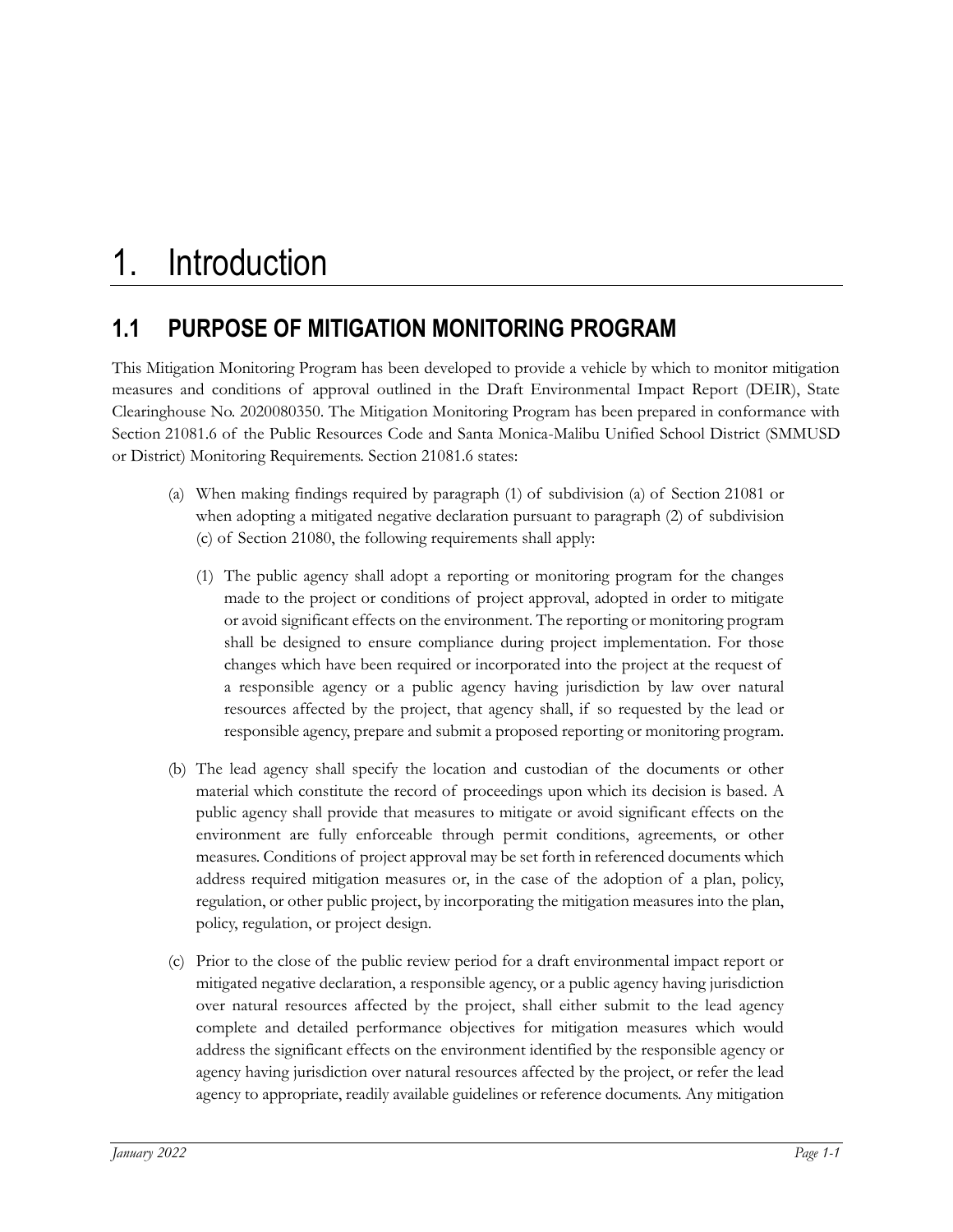measures submitted to a lead agency by a responsible agency or an agency having jurisdiction over natural resources affected by the project shall be limited to measures which mitigate impacts to resources which are subject to the statutory authority of, and definitions applicable to, that agency. Compliance or noncompliance by a responsible agency or agency having jurisdiction over natural resources affected by a project with that requirement shall not limit the authority of the responsible agency or agency having jurisdiction over natural resources affected by a project, or the authority of the lead agency, to approve, condition, or deny projects as provided by this division or any other provision of law.

The Mitigation Monitoring and Reporting Program (MMRP) will serve to document compliance with adopted/certified mitigation measures that are formulated to minimize impacts associated with development under the Malibu Middle and High School Campus Specific Plan Project (Proposed Project).

# **1.2 PROJECT LOCATION**

The Santa Monica–Malibu Unified School District (SMMUSD or District) property is located at 30215 Morning View Drive (Assessor's Parcel Map Numbers (APN) 4469-017-900, 4469-018-900, 4469-018-901, 4469-018- 902, 4469-018-903, 4469-018-904, 4469-019-900, 4469-019-901, 4469-019-902) in the city of Malibu, Los Angeles County, California. The SMMUSD property consists of approximately 87 acres over nine parcels that includes the existing Malibu Equestrian Park in the eastern part of the property, the existing Malibu Middle and High School (MMHS) campus in the center, and the former Juan Cabrillo Elementary School (JCES) campus in the west (Project Site). The Project Site is situated on three of nine parcels: APN 4469-017-900 (40.06 acres), 4469-018-900 (9.4 acres), and 4459-018-904 (2.57 acres). The total acreage of the Project Site is 52.03 acres. The majority of the Malibu Middle and High School Campus Specific Plan Project (Proposed Project) would be developed within the existing MMHS campus and the former JCES campus, with one component of the Proposed Project in the Malibu Equestrian Park. The Project Site is set amid rolling hills, and its buildings and athletic fields are terraced into the hillside setting. The Project Site is in the City of Malibu Institutional (I) Zoning District that authorizes public educational institutions with a conditional use permit.

The Project Site is approximately 0.25-mile northeast of the Pacific Coast Highway (PCH) and Zuma Beach, and is bounded by Merritt Drive to the east, Via Cabrillo Street to the west, and Morning View Drive to the south. Single-family homes border the Project Site to the north.

# **1.3 PROJECT SUMMARY**

The Proposed Project would redevelop and modernize the existing MMHS campus and former JCES campus to create generally three separate and distinct areas: Middle School Core, High School Core, and shared facilities. Implementation of the Proposed Project would result in demolition of all 7 buildings and 9 portables on the former JCES campus and 6 buildings and associated amenities on the MMHS campus, totaling 154,904 square feet of demolition. The existing 25-meter lighted, outdoor pool complex would be demolished, and new 50 meter lighted, outdoor pool complex would be developed. The existing Building E and Buildings A/B at the Project Site would remain, and all other structures would be removed. No changes to the existing main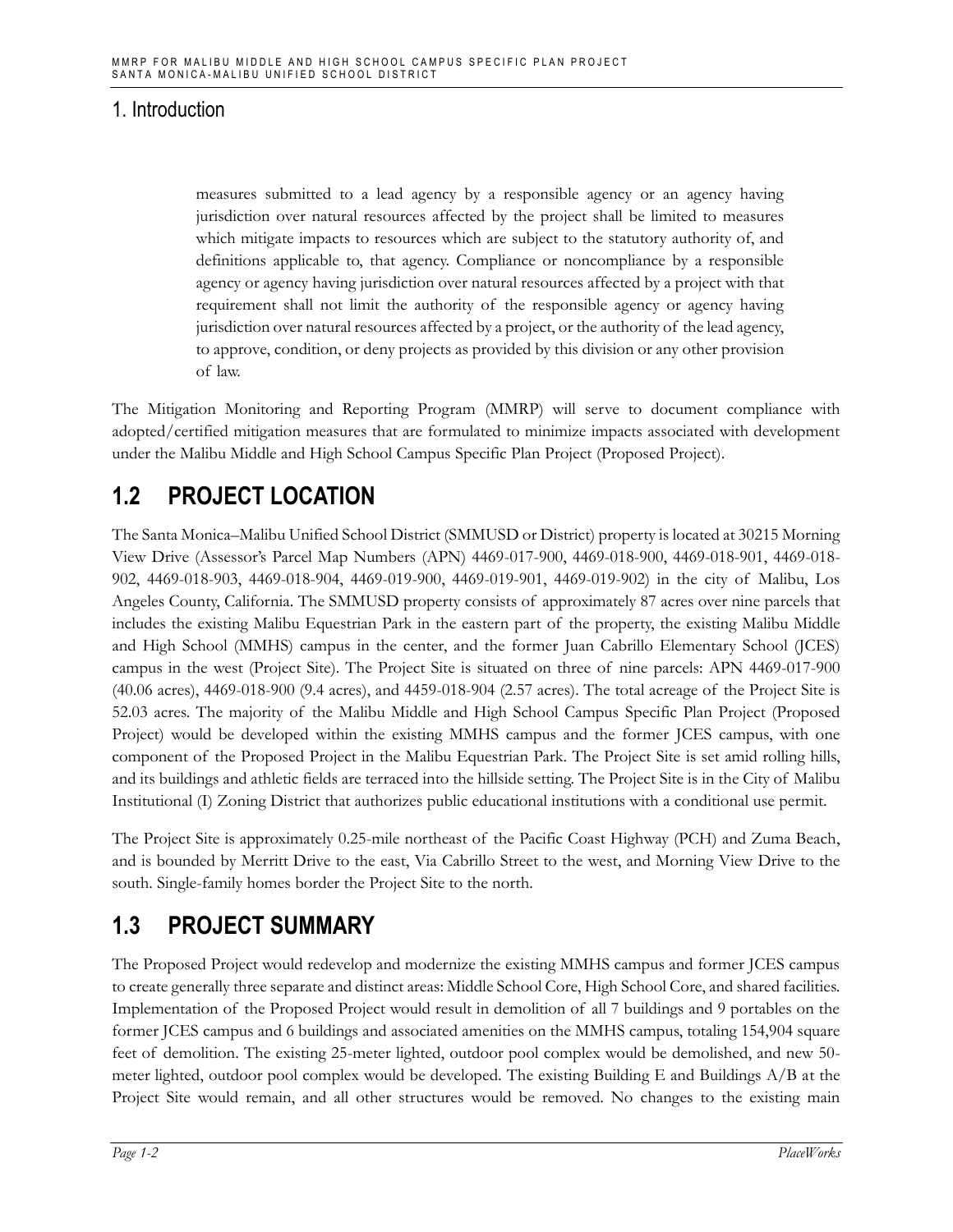football/track sports field, baseball, or softball fields would be made with the exception of minor improvements, including the development of new field houses and additional parking adjacent to the softball field. The Proposed Project would relocate the existing on-campus Bus Barn to a disturbed location on the adjacent, District-owned Malibu Equestrian Park. It would also include restoration in the campus-adjacent Environmentally Sensitive Habitat Area (ESHA) and establishment of a new trail along the ESHA that would connect to the existing, larger trail network around the campus. The Proposed Project would result in 32 classrooms, 8 labs and maker spaces, and support spaces—a total of 173,595 square feet of building space, providing the middle/high school campus with a total of 51 classrooms and 12 labs and a total of 222,425 square feet of building space.

## **1.1 ENVIRONMENTAL IMPACTS**

### **1.1.1 Impacts Considered Less Than Significant**

During preparation of the Initial Study, SMMUSD determined that four environmental impact categories would not be significantly affected by the proposed Malibu Middle and High School Campus Specific Plan Project. These categories are not discussed in detail in this DEIR.

- Agriculture and Forestry Resources
- Mineral Resources
- Population and Housing
- Tribal Cultural Resources

The DEIR determined that eight environmental factors would have less than significant impacts if the Proposed Project is implemented.

- Aesthetics
- Air Quality
- **Biological Resources**
- Cultural Resources
- $\blacksquare$  Energy
- Geology and Soils
- **Exerche Gas Emissions**
- Hazards and Hazardous Materials
- **EXECUTE:** Hydrology and Water Quality
- Land Use and Planning
- Noise
- Public Services
- **Recreation**
- **Transportation**
- Utilities and Service System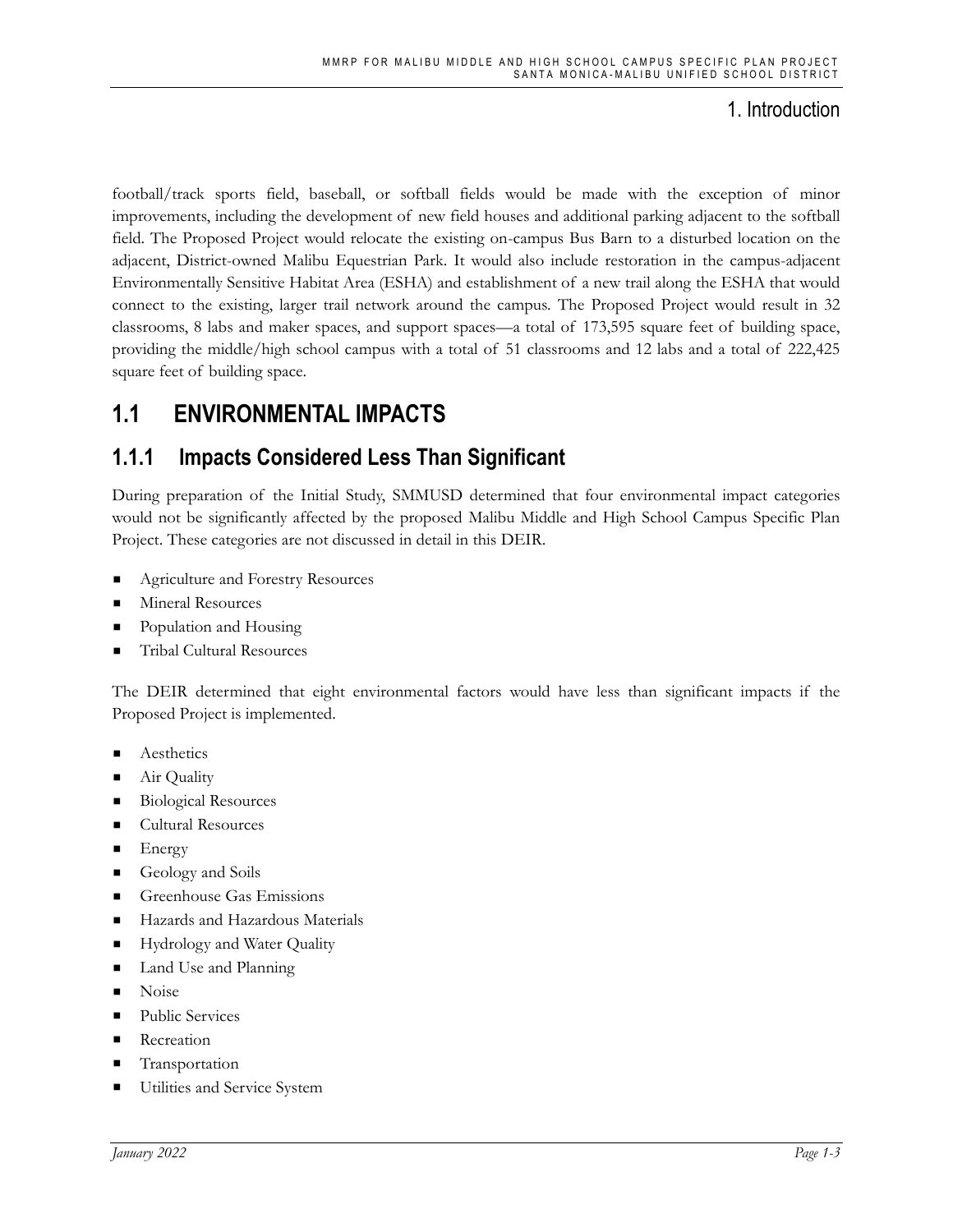■ Wildfire

### **1.1.2 Potentially Significant Adverse Impacts That Can Be Mitigated**

The DEIR determined that seven environmental factors would have potentially significant impacts without mitigation.

- Air Quality
	- ⚫ Construction-related pollutants
- Biological Resources
	- ⚫ Impact to sensitive species
	- ⚫ Loss of sensitive habitat types
	- ⚫ Impact approximately 0.033 acres of USACE, RWQCB and CDFW Jurisdiction
	- ⚫ Require compliance with the local tree ordinance
- Cultural Resources
	- ⚫ Impacts on archaeological resources
- Geology and Soils
	- ⚫ Hazards arising from off-site landslide, lateral spreading, subsidence, collapsible soils, or expansive soils
	- ⚫ Impact to paleontological resources or unique geologic feature
- Noise
	- Permanent operation-related noise
- **Transportation** 
	- ⚫ Potentially hazardous conditions and potential conflicting uses
- **Wildfire** 
	- ⚫ Exacerbate wildfire risks
	- ⚫ Exposure to risks, including downslope or downstream flooding or landslides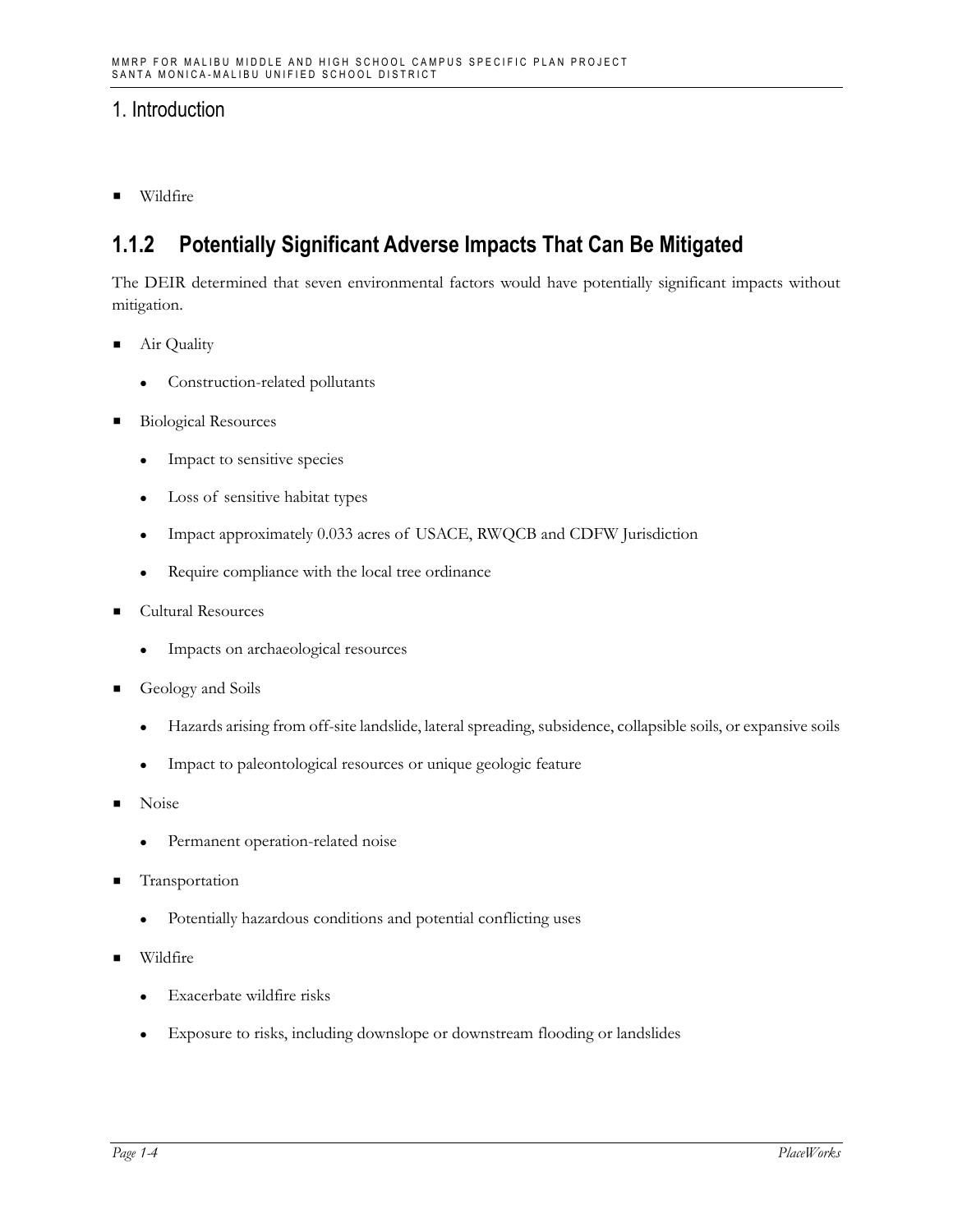## **1.1.3 Unavoidable Significant Adverse Impacts**

This DEIR identifies two significant and unavoidable adverse impacts, as defined by CEQA, that would result from implementation of the Proposed Project. Unavoidable adverse impacts may be considered significant on a project-specific, cumulatively significant, and/or potentially significant basis. If a project is determined to have a significant impact, the District must prepare a "statement of overriding considerations" before it can approve the project, where in the decision-making body must find and determine whether the benefits of the Proposed Project were balanced against the project's unavoidable significant environmental effects outweigh the adverse effects, and therefore the adverse effects are considered acceptable. The impact that was found in the DEIR to be significant and unavoidable is:

- **Aesthetics** 
	- ⚫ Additional light and Glare
- Noise
	- ⚫ Construction-generated noise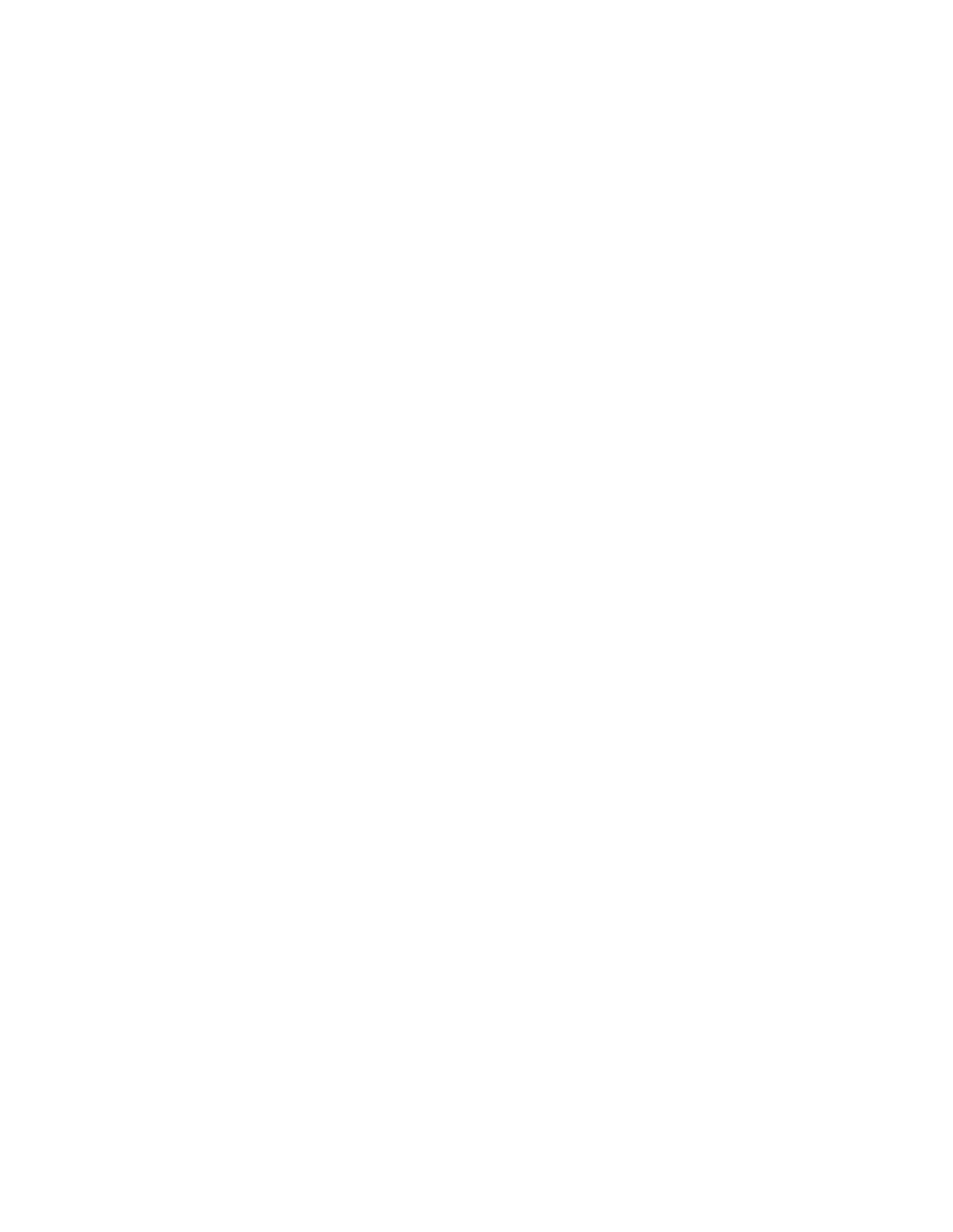# 2. Monitoring and Reporting Requirements

# **2.1 MITIGATION MONITORING PROGRAM ORGANIZATION**

CEQA requires that a reporting or monitoring program be adopted for the conditions of project approval that are necessary to mitigate or avoid significant effects on the environment (Pub. Resources Code, § 21081.6). The mitigation monitoring and reporting program is designed to ensure compliance with adopted mitigation measures during project implementation. For each mitigation measure recommended in the DEIR, specifications are made herein that identify the action required and the monitoring and reporting that must occur. In addition, a responsible agency is identified for verifying compliance with individual conditions of approval contained in the Mitigation Monitoring and Reporting Program. To effectively track and document the status of mitigation measures, a mitigation matrix has been prepared (see Table 2-1, *Mitigation Monitoring Requirements*).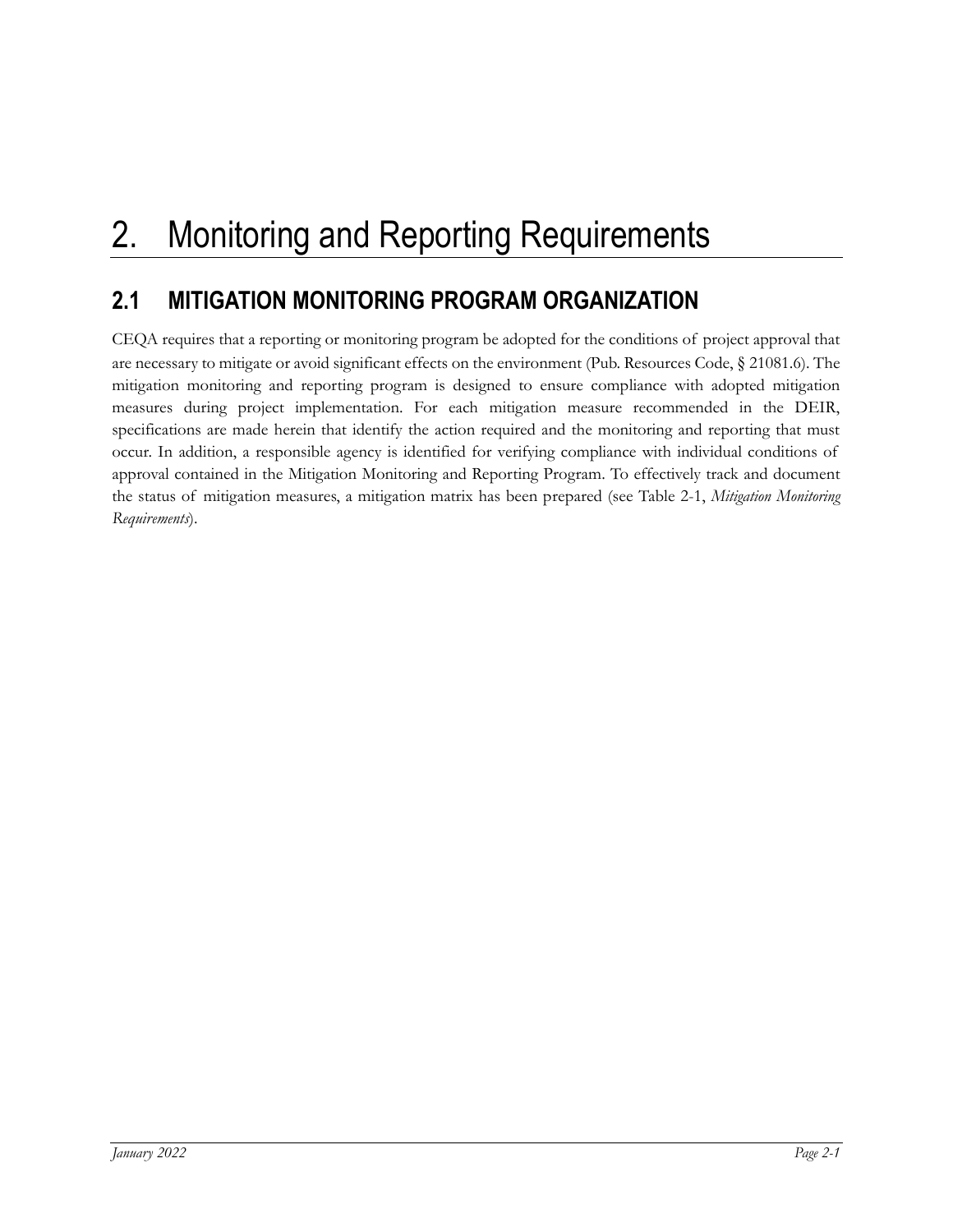*This page intentionally left blank.*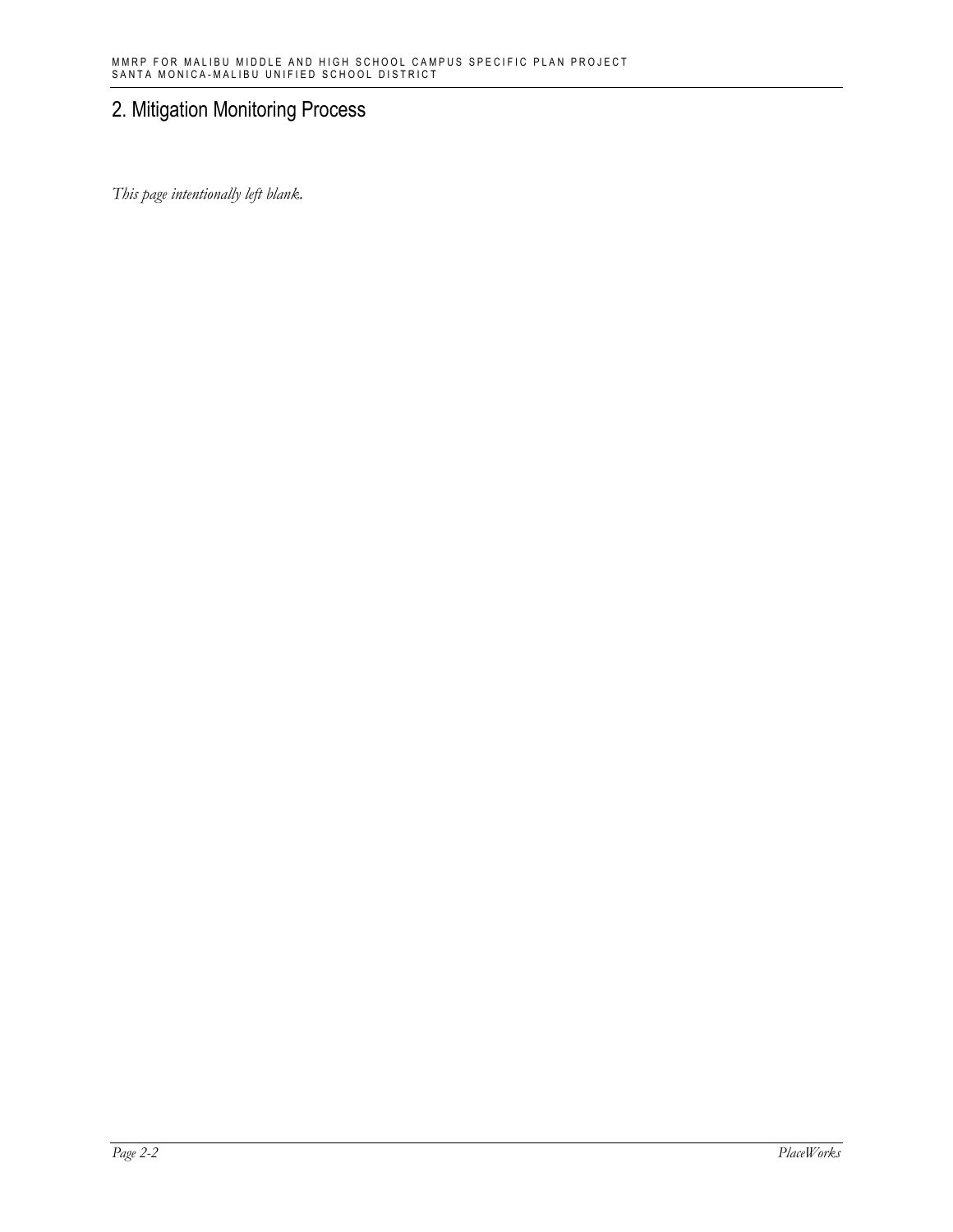<span id="page-12-0"></span>

|       | <b>Mitigation Measure</b>                                                                                                                                                                                                                                                                                                                                                                                                                                                                                                                                                                                                                                                                                                                                                                                                                                                                                                                                                                                                                                                                                                                                                                      | <b>Responsibility for</b><br>Implementation                                              | <b>Timing</b>                                                             | <b>Responsibility for Monitoring</b>                  | <b>Monitor</b><br>(Signature Required)<br>(Date of Compliance) |
|-------|------------------------------------------------------------------------------------------------------------------------------------------------------------------------------------------------------------------------------------------------------------------------------------------------------------------------------------------------------------------------------------------------------------------------------------------------------------------------------------------------------------------------------------------------------------------------------------------------------------------------------------------------------------------------------------------------------------------------------------------------------------------------------------------------------------------------------------------------------------------------------------------------------------------------------------------------------------------------------------------------------------------------------------------------------------------------------------------------------------------------------------------------------------------------------------------------|------------------------------------------------------------------------------------------|---------------------------------------------------------------------------|-------------------------------------------------------|----------------------------------------------------------------|
|       | <b>5.1 AESTHETICS</b>                                                                                                                                                                                                                                                                                                                                                                                                                                                                                                                                                                                                                                                                                                                                                                                                                                                                                                                                                                                                                                                                                                                                                                          |                                                                                          |                                                                           |                                                       |                                                                |
| AES-1 | To minimize spill lighting and glare impacts, all lighting from the Proposed<br>Project, including from pool lighting, shall be LED, have full-cutoff shielding,<br>be aimed specifically to direct areas.                                                                                                                                                                                                                                                                                                                                                                                                                                                                                                                                                                                                                                                                                                                                                                                                                                                                                                                                                                                     | Construction Contractor,<br>Santa Monica-Malibu Unified<br><b>School District</b>        | During design of each phase<br>of the Project                             | Santa Monica-Malibu Unified<br><b>School District</b> |                                                                |
| AES-2 | Atmospheric lighting pollution shall be reduced by using full cut-off shielded<br>lighting fixtures that eliminate light directed to the sky. Marquee sign lighting<br>shall be dimmable in the evenings when not required for student/community<br>communication.                                                                                                                                                                                                                                                                                                                                                                                                                                                                                                                                                                                                                                                                                                                                                                                                                                                                                                                             | <b>Construction Contractor.</b><br>Santa Monica-Malibu Unified<br><b>School District</b> | During design of each phase<br>of the Project                             | Santa Monica-Malibu Unified<br><b>School District</b> |                                                                |
| AES-3 | Santa Monica-Malibu Unified School District (SMMUSD) shall minimize the<br>effects of new sources of night lighting. Such measures, which may include<br>the following and/or other measures, will be incorporated into each phase of<br>the Proposed Project's design and operation:<br>All exterior lighting shall be delineated as either "night lighting" or<br>"security lighting" and controlled by separate automatic timers. Lights<br>delineated as security lighting shall be determined by the campus<br>principal, security, and facility manager.<br>All lighting delineated as "night lighting" shall be shut off automatically at<br>$\bullet$<br>10:00 p.m. on school nights. This includes pool lights.<br>When operation of "night lighting" is necessary after 10:00 p.m.,<br>$\bullet$<br>SMMUSD as operator of the Project Site shall provide notice to the<br>community by posting such notice on the campus website and the<br>school message board and marquee.<br>When school is not in session (such as summer and winter break and<br>$\bullet$<br>weekends), "night lighting" shall not be permitted, and only required<br>security lighting shall be illuminated. | Construction Contractor,<br>Santa Monica-Malibu Unified<br><b>School District</b>        | During design of each phase<br>of the Project                             | Santa Monica-Malibu Unified<br><b>School District</b> |                                                                |
| AES-4 | All structures shall incorporate nonreflective exterior building materials in their<br>designs, and the use of reflective glass shall be prohibited.                                                                                                                                                                                                                                                                                                                                                                                                                                                                                                                                                                                                                                                                                                                                                                                                                                                                                                                                                                                                                                           | Construction Contractor,<br>Santa Monica-Malibu Unified<br><b>School District</b>        | During design of each phase<br>of the Project                             | Santa Monica-Malibu Unified<br><b>School District</b> |                                                                |
| AES-5 | The pool lighting shall be designed to meet safety requirements of 30 foot<br>candles over the pool and 20 foot candles over the deck as measured at the<br>water level, while also minimizing light spill, glare, and skyglow to the extent<br>feasible to ensure proper lighting levels necessary for competitive water polo<br>play. Pool lighting shall be turned off within 1/2 hour of aquatic use and the 2-                                                                                                                                                                                                                                                                                                                                                                                                                                                                                                                                                                                                                                                                                                                                                                            | <b>Construction Contractor.</b><br>Santa Monica-Malibu Unified<br><b>School District</b> | During design of the pool<br>phase (before construction<br>and operation) | Santa Monica-Malibu Unified<br><b>School District</b> |                                                                |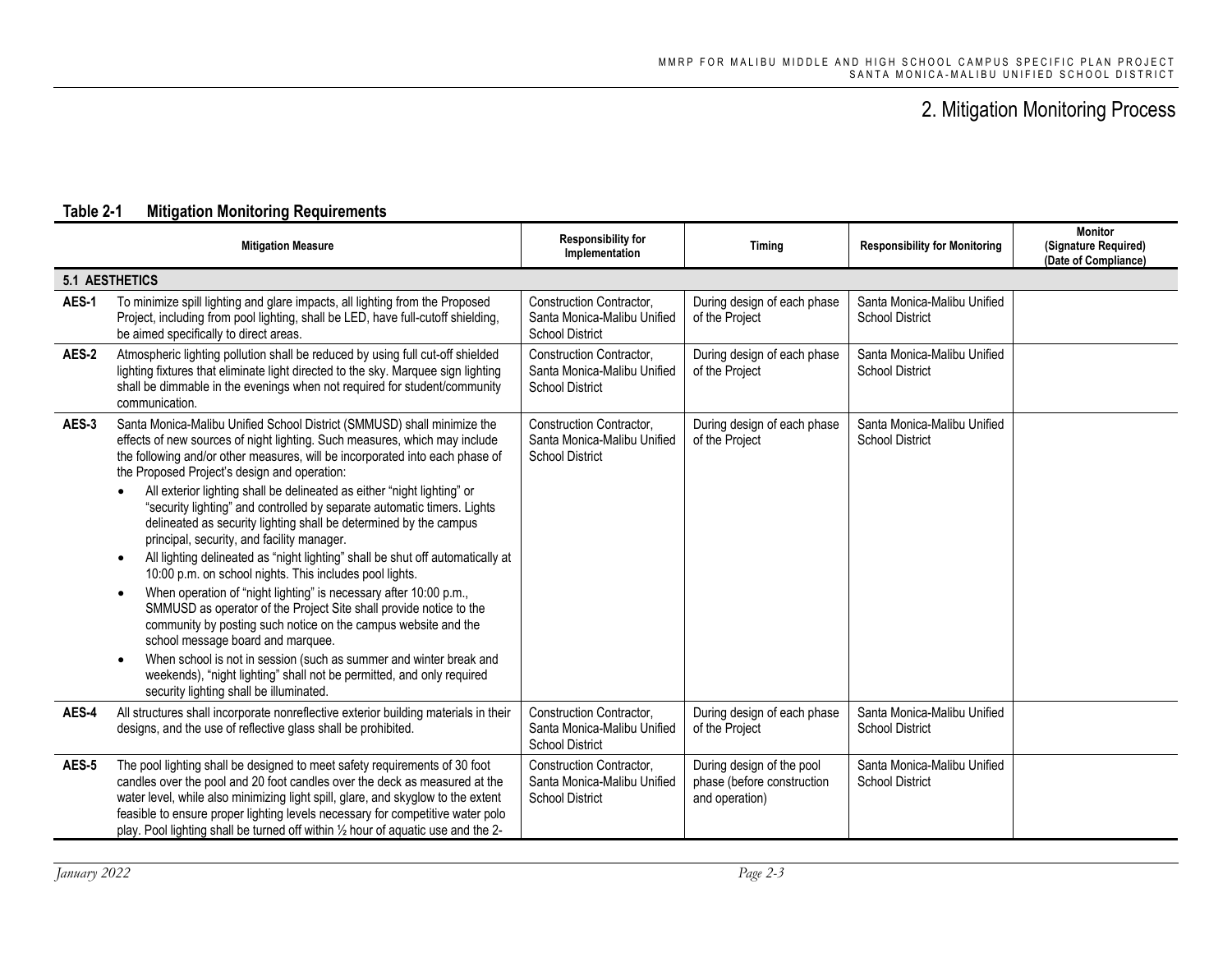|              | <b>Mitigation Measure</b>                                                                                                                                                                                                                                                                                                                                                                                                                                                                                                                                                                                                                                                                                                                                                                                                                                                                                                                                                                                                                                                                                                                                                                                                                                                                                                                                                                                                                                                                                                                                                                                                                                                          | <b>Responsibility for</b><br>Implementation                                              | Timing                                             | <b>Responsibility for Monitoring</b>                  | <b>Monitor</b><br>(Signature Required)<br>(Date of Compliance) |  |
|--------------|------------------------------------------------------------------------------------------------------------------------------------------------------------------------------------------------------------------------------------------------------------------------------------------------------------------------------------------------------------------------------------------------------------------------------------------------------------------------------------------------------------------------------------------------------------------------------------------------------------------------------------------------------------------------------------------------------------------------------------------------------------------------------------------------------------------------------------------------------------------------------------------------------------------------------------------------------------------------------------------------------------------------------------------------------------------------------------------------------------------------------------------------------------------------------------------------------------------------------------------------------------------------------------------------------------------------------------------------------------------------------------------------------------------------------------------------------------------------------------------------------------------------------------------------------------------------------------------------------------------------------------------------------------------------------------|------------------------------------------------------------------------------------------|----------------------------------------------------|-------------------------------------------------------|----------------------------------------------------------------|--|
|              | foot candle safety perimeter lighting shall be turned off with all other<br>automatic campus lighting.                                                                                                                                                                                                                                                                                                                                                                                                                                                                                                                                                                                                                                                                                                                                                                                                                                                                                                                                                                                                                                                                                                                                                                                                                                                                                                                                                                                                                                                                                                                                                                             |                                                                                          |                                                    |                                                       |                                                                |  |
|              | <b>5.2 AIR QUALITY</b>                                                                                                                                                                                                                                                                                                                                                                                                                                                                                                                                                                                                                                                                                                                                                                                                                                                                                                                                                                                                                                                                                                                                                                                                                                                                                                                                                                                                                                                                                                                                                                                                                                                             |                                                                                          |                                                    |                                                       |                                                                |  |
| <b>AQ-1</b>  | Construction bids for Phase 1 through 4 activities at the Project Site shall<br>specify use of offroad equipment that meets the United States Environmental<br>Protection Agency (US EPA) Tier 4 interim emissions standards for off-road<br>diesel-powered construction equipment with more than 50 horsepower,<br>unless it can be demonstrated that such equipment is not available. In the<br>event the equipment is not available, as demonstrated by the contractor, Tier<br>3 equipment retrofitted with a California Air Resources Board's Level 3<br>Verified Diesel Emissions Control Strategy (VDECS) shall be used. The<br>following shall be specified in the construction bid:<br>Construction contractors shall use engines that meet US EPA Tier 4<br>Interim emission standards for equipment over 50 horsepower.<br>Construction contractors shall maintain a list of all operating equipment<br>$\bullet$<br>in use on the Project Site in use for more than 20 hours for verification<br>by the District. The construction equipment list shall state the makes,<br>models, and number of construction equipment on-site.<br>Construction contractors shall ensure that all equipment shall be<br>properly serviced and maintained in accordance with the manufacturer's<br>recommendations.<br>Construction contractors shall communicate with all sub-contractors in<br>$\bullet$<br>contracts and construction documents that all non-essential idling of<br>construction equipment is restricted to five minutes or less in<br>compliance with CARB Rule 2449. Construction contractors shall be<br>responsible for ensuring that this requirement is met. | Construction Contractor,<br>Santa Monica-Malibu Unified<br><b>School District</b>        | Prior to construction of each<br>phase of Project  | Santa Monica-Malibu Unified<br><b>School District</b> |                                                                |  |
|              | <b>5.3 BIOLOGICAL RESOURCES</b>                                                                                                                                                                                                                                                                                                                                                                                                                                                                                                                                                                                                                                                                                                                                                                                                                                                                                                                                                                                                                                                                                                                                                                                                                                                                                                                                                                                                                                                                                                                                                                                                                                                    |                                                                                          |                                                    |                                                       |                                                                |  |
| <b>BIO-1</b> | Pre-Construction Burrowing Owl Surveys and Avoidance: In the year<br>prior to initiation of Proposed Project activities in Phase 4, and/or before<br>recommencing construction activities if suspended/delayed for six months or<br>more, a qualified biologist shall conduct pre-construction burrowing owl<br>surveys in accordance with the 2012 CDFW Burrowing Owl Consortium<br>Survey Protocol and Mitigation Guidelines (CDFW 2012). If wintering or                                                                                                                                                                                                                                                                                                                                                                                                                                                                                                                                                                                                                                                                                                                                                                                                                                                                                                                                                                                                                                                                                                                                                                                                                        | <b>Construction Contractor,</b><br>Santa Monica-Malibu Unified<br><b>School District</b> | Prior to construction of<br>Phase 4 of the Project | Santa Monica-Malibu Unified<br><b>School District</b> |                                                                |  |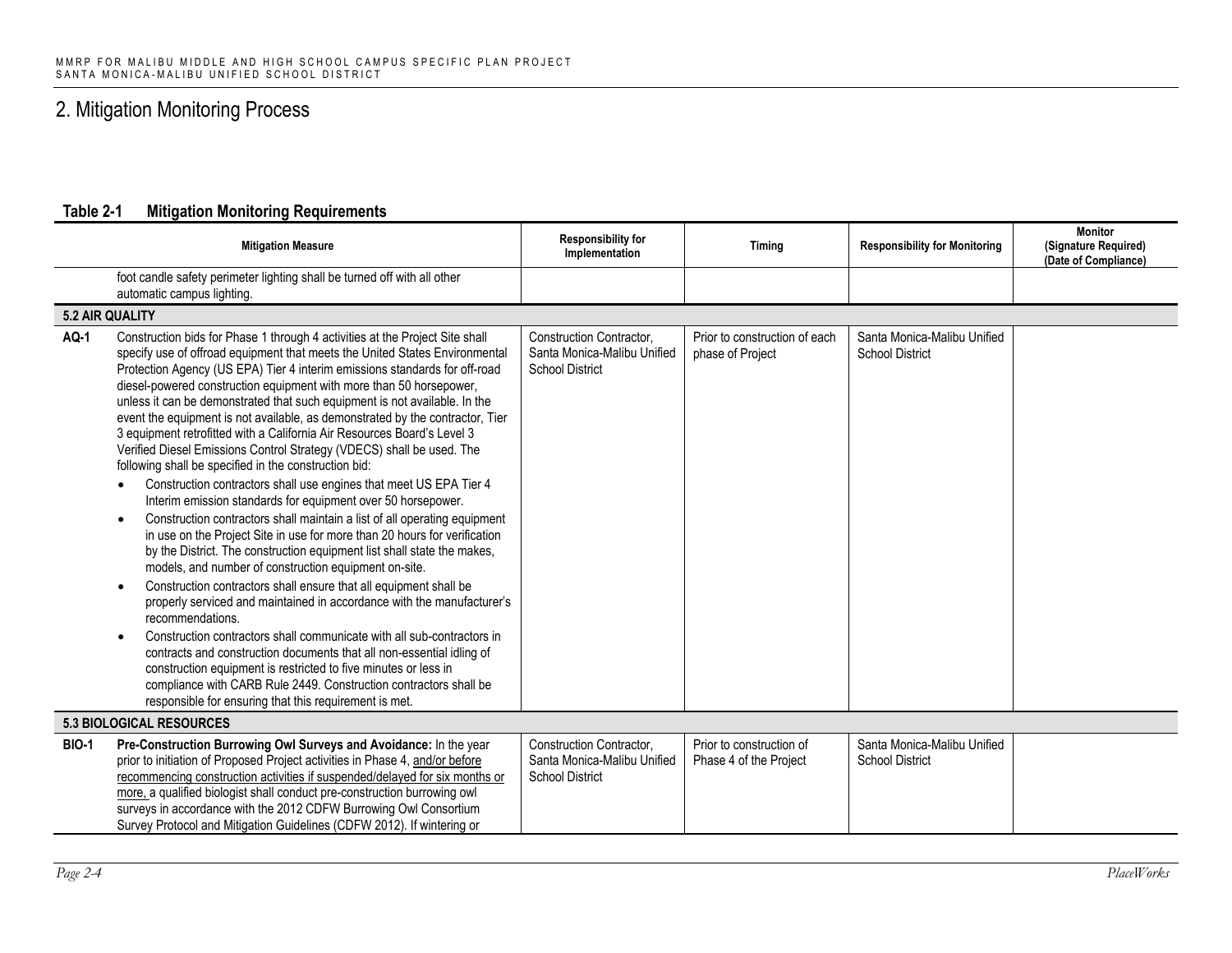|              | <b>Mitigation Measure</b>                                                                                                                                                                                                                                                                                                                                                                                                                                                                                                                                                                                                                                                                                                                                                                                                                                                                                                                                                                                                                                                                                                                                                                                                                                                                                                                                                                                                                                                                                                                                                                                                                                                                                                                                                                                                                                                                                                                                                                                                                                                                                                                                                                                                                                                                                                                                                                                                | Responsibility for<br>Implementation                                              | Timing                                            | <b>Responsibility for Monitoring</b>                  | <b>Monitor</b><br>(Signature Required)<br>(Date of Compliance) |
|--------------|--------------------------------------------------------------------------------------------------------------------------------------------------------------------------------------------------------------------------------------------------------------------------------------------------------------------------------------------------------------------------------------------------------------------------------------------------------------------------------------------------------------------------------------------------------------------------------------------------------------------------------------------------------------------------------------------------------------------------------------------------------------------------------------------------------------------------------------------------------------------------------------------------------------------------------------------------------------------------------------------------------------------------------------------------------------------------------------------------------------------------------------------------------------------------------------------------------------------------------------------------------------------------------------------------------------------------------------------------------------------------------------------------------------------------------------------------------------------------------------------------------------------------------------------------------------------------------------------------------------------------------------------------------------------------------------------------------------------------------------------------------------------------------------------------------------------------------------------------------------------------------------------------------------------------------------------------------------------------------------------------------------------------------------------------------------------------------------------------------------------------------------------------------------------------------------------------------------------------------------------------------------------------------------------------------------------------------------------------------------------------------------------------------------------------|-----------------------------------------------------------------------------------|---------------------------------------------------|-------------------------------------------------------|----------------------------------------------------------------|
|              | breeding burrowing owl are observed adjacent to the impact area, mitigation<br>shall be conducted in accordance with the CDFW guidelines (CDFW 2012).                                                                                                                                                                                                                                                                                                                                                                                                                                                                                                                                                                                                                                                                                                                                                                                                                                                                                                                                                                                                                                                                                                                                                                                                                                                                                                                                                                                                                                                                                                                                                                                                                                                                                                                                                                                                                                                                                                                                                                                                                                                                                                                                                                                                                                                                    |                                                                                   |                                                   |                                                       |                                                                |
| <b>BIO-2</b> | Pre-Construction Nesting Bird Surveys: To the extent possible, vegetation<br>removal shall be conducted during the non-breeding season (i.e., September<br>1 to January 31) in order to minimize direct impacts on nesting birds and<br>raptors. If construction activities would be initiated during the breeding season<br>for nesting birds/raptors (i.e., February 1-August 31), a pre-construction<br>survey will be conducted by a qualified Biologist within three days prior to the<br>initiation of construction (including demolition of structures). If construction<br>activities are delayed or suspended for more than 7 days during the breeding<br>season, nesting bird surveys shall be repeated before construction activities<br>can begin or restart. In addition, nesting bird surveys shall be conducted prior<br>to starting phased Project construction and activities. The absence of nesting<br>birds and raptors shall be considered valid only until the following breeding<br>season. The area will be surveyed for 2 hours between dawn and 10:00 AM<br>on five occasions with at least one week between surveys. If there is<br>appropriate habitat for owls on site, on at least three of the surveys, surveys<br>will also be conducted during the period immediately before nightfall. The<br>nesting bird/raptor Survey Area will include a buffer of 300 feet around the<br>work area for nesting birds and a buffer of 500 feet around the work area for<br>nesting raptors (including burrowing owl). If the Biologist does not find any<br>active nests in or immediately adjacent to the impact area, construction<br>activities can proceed.<br>If the Biologist detects an active nest within or immediately adjacent to the<br>construction area and determines that the nest may be impacted or breeding<br>activities substantially disrupted by increased activity around the nest, the<br>Biologist shall determine an appropriate protective buffer around the nest<br>depending on the sensitivity of the species and the nature of the construction<br>activity. The protective buffer shall be between 25 to 300 feet for nesting<br>birds; 300 to 500 feet for nesting raptors. The active nest will be protected<br>within the designated buffer until nesting activity has ended. Any protective<br>buffers will be mapped on construction plans and designated as | Construction Contractor,<br>Santa Monica-Malibu Unified<br><b>School District</b> | Prior to construction of each<br>phase of Project | Santa Monica-Malibu Unified<br><b>School District</b> |                                                                |
|              | "Environmentally Sensitive Areas". Construction can proceed within the                                                                                                                                                                                                                                                                                                                                                                                                                                                                                                                                                                                                                                                                                                                                                                                                                                                                                                                                                                                                                                                                                                                                                                                                                                                                                                                                                                                                                                                                                                                                                                                                                                                                                                                                                                                                                                                                                                                                                                                                                                                                                                                                                                                                                                                                                                                                                   |                                                                                   |                                                   |                                                       |                                                                |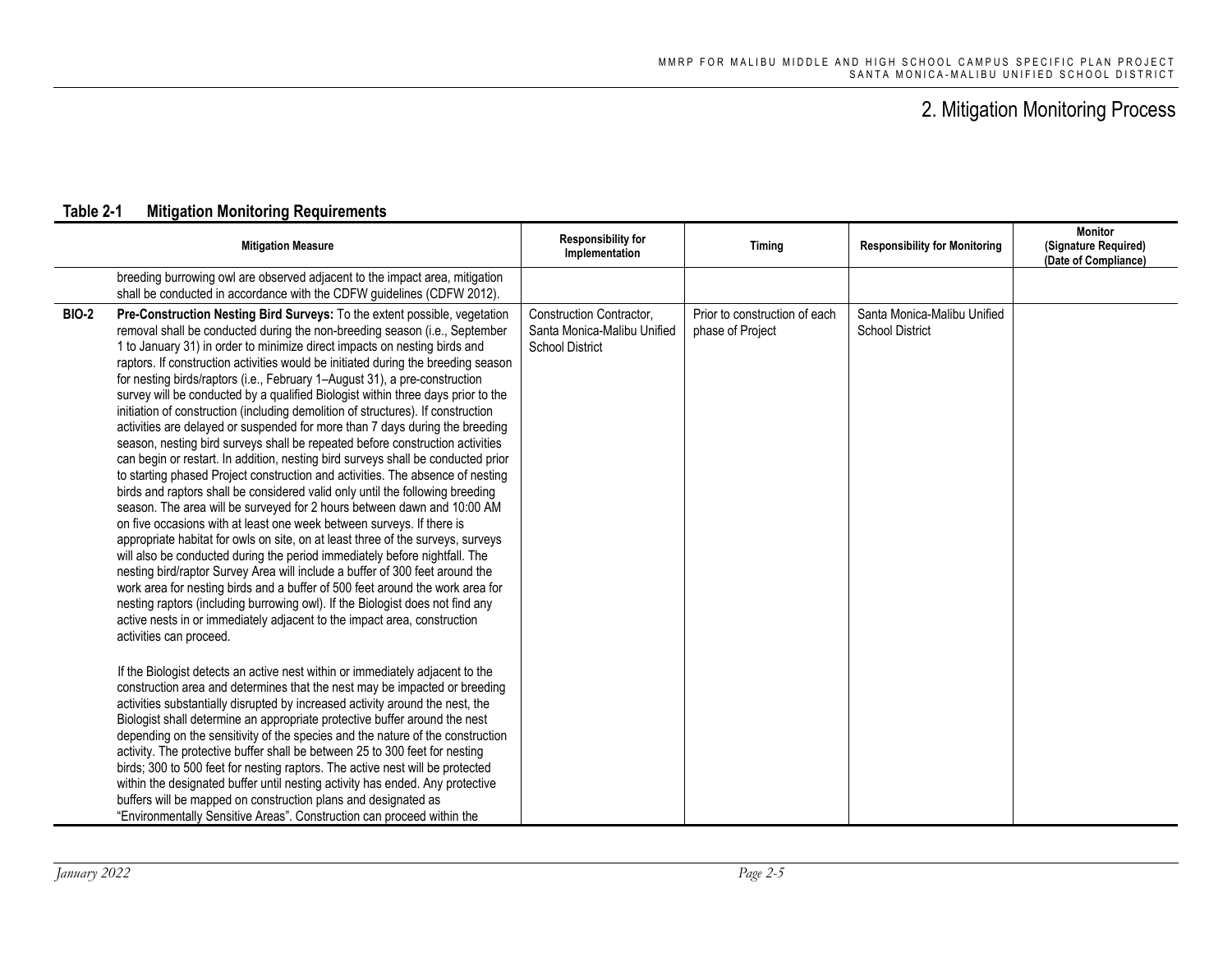|              | <b>Mitigation Measure</b>                                                                                                                                                                                                                                                                                                                                                                                                                                                                                                                                                                                                                                                                                                                                                                                                                                                                                                                                                                                                                                                                                                                                                                                                                                                                                                                                                                                                                                                                                       | <b>Responsibility for</b><br>Implementation                                       | Timing                                                | <b>Responsibility for Monitoring</b>                  | <b>Monitor</b><br>(Signature Required)<br>(Date of Compliance) |
|--------------|-----------------------------------------------------------------------------------------------------------------------------------------------------------------------------------------------------------------------------------------------------------------------------------------------------------------------------------------------------------------------------------------------------------------------------------------------------------------------------------------------------------------------------------------------------------------------------------------------------------------------------------------------------------------------------------------------------------------------------------------------------------------------------------------------------------------------------------------------------------------------------------------------------------------------------------------------------------------------------------------------------------------------------------------------------------------------------------------------------------------------------------------------------------------------------------------------------------------------------------------------------------------------------------------------------------------------------------------------------------------------------------------------------------------------------------------------------------------------------------------------------------------|-----------------------------------------------------------------------------------|-------------------------------------------------------|-------------------------------------------------------|----------------------------------------------------------------|
|              | protective buffer when the qualified Biologist has determined that the nest is<br>no longer active (i.e., fledglings have left the nest or the nest has failed).                                                                                                                                                                                                                                                                                                                                                                                                                                                                                                                                                                                                                                                                                                                                                                                                                                                                                                                                                                                                                                                                                                                                                                                                                                                                                                                                                |                                                                                   |                                                       |                                                       |                                                                |
| <b>BIO-3</b> | Vegetation Assessments: Vegetation types shall be verified prior to work<br>activities occurring in Phases 2 and 4 if seven years have elapsed from the<br>latest point in time the vegetation mapping described in this Biological<br>Assessment was conducted (April 15, 2021). Vegetation types in the BSA<br>shall be assessed during a field visit and compared to the vegetation types<br>mapped and described herein. Any changes shall be documented in a<br>revised vegetation map and provided to the City of Malibu and the District.<br>Special status vegetation types shall be identified, and if impacts are<br>anticipated, the Proposed Project shall comply with Mitigation Measure, BIO-                                                                                                                                                                                                                                                                                                                                                                                                                                                                                                                                                                                                                                                                                                                                                                                                     | Construction Contractor,<br>Santa Monica-Malibu Unified<br><b>School District</b> | Prior to construction of<br>Phases 2 and 4 of Project | Santa Monica-Malibu Unified<br><b>School District</b> |                                                                |
| <b>BIO-4</b> | Special Status Vegetation Types: The loss of special status vegetation<br>types within the impact area is considered a significant impact. These<br>vegetation types will be restored onsite or, if appropriate, offsite at a ratio of<br>not less than 1:1, as agreed to by the City of Malibu and the District. A<br>revegetation program shall be implemented in accordance with a City-<br>approved landscape palette on all graded areas not utilized for improvements<br>or structures. The revegetation program will be submitted to the City of Malibu<br>for review and approval by a qualified biologist prior to issuance of grading<br>permits. Restoration will consist of seeding and container planting of<br>appropriate species. Impacts are considered less than significant after<br>implementation of the following measures:<br>A detailed restoration program will be developed prior to map recordation and<br>implemented, and will contain the following items:<br>Responsibilities and qualifications of the personnel to implement and<br>supervise the plan. The responsibilities of the landowner, specialists,<br>and maintenance personnel that will supervise and implement the plan<br>will be specified.<br>Site selection. The site(s) for mitigation will be determined in<br>$\bullet$<br>coordination with the District and the City of Malibu. The site will be<br>located in a dedicated open space area and will be contiguous with<br>other natural open space areas. | Construction Contractor,<br>Santa Monica-Malibu Unified<br><b>School District</b> | Prior to construction of each<br>phase of Project     | Santa Monica-Malibu Unified<br><b>School District</b> |                                                                |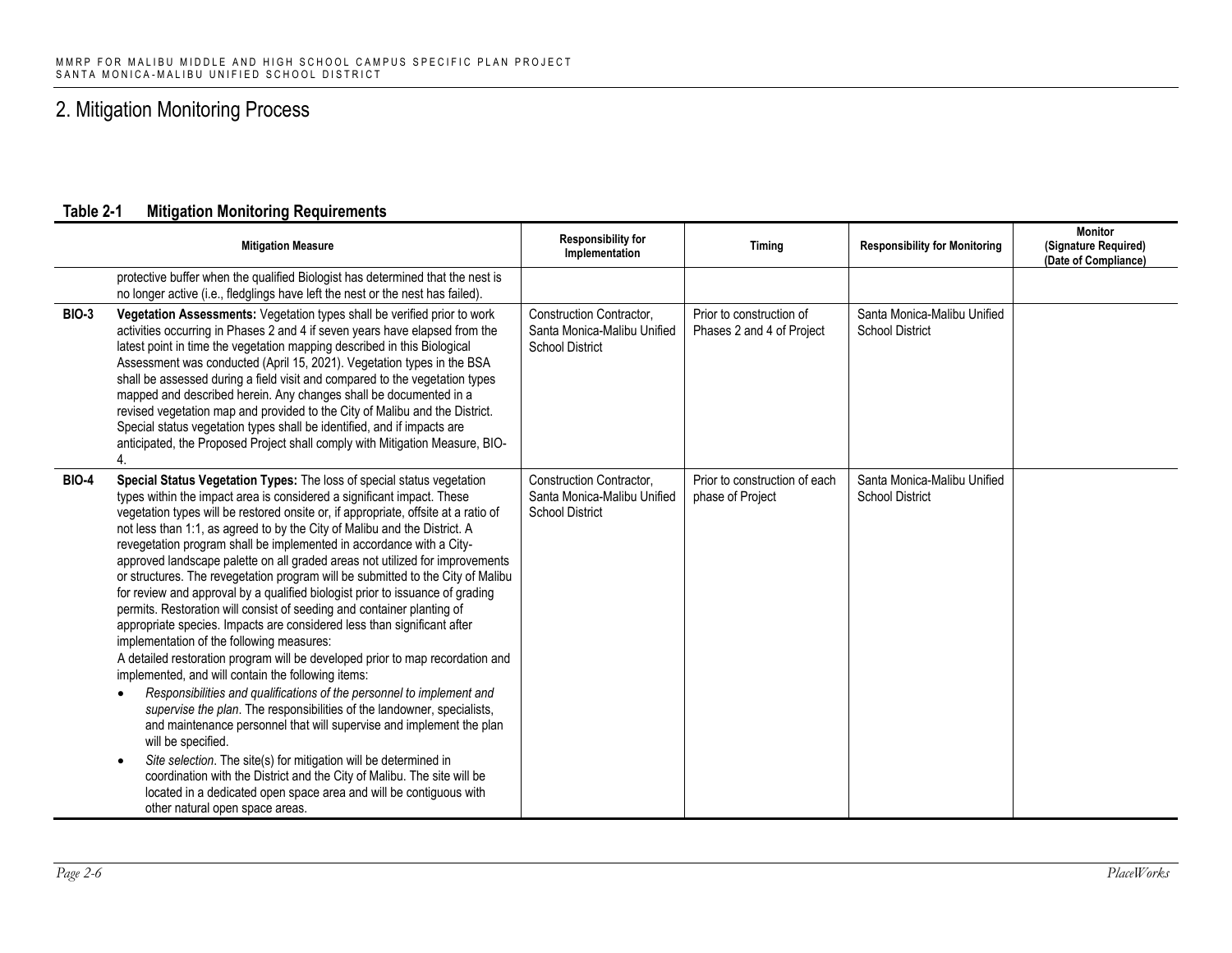| <b>Mitigation Measure</b>                                                                                                                                                                                                                                                                                                                                                                                                                                                                                                                                | <b>Responsibility for</b><br>Implementation | Timing | <b>Responsibility for Monitoring</b> | <b>Monitor</b><br>(Signature Required)<br>(Date of Compliance) |
|----------------------------------------------------------------------------------------------------------------------------------------------------------------------------------------------------------------------------------------------------------------------------------------------------------------------------------------------------------------------------------------------------------------------------------------------------------------------------------------------------------------------------------------------------------|---------------------------------------------|--------|--------------------------------------|----------------------------------------------------------------|
| Site preparation and planting implementation. The site preparation will<br>$\bullet$<br>include the following: 1) protection of existing native species, 2) trash<br>and weed removal, 3) native species salvage and reuse (i.e., duff), 4)<br>soil treatments (i.e., imprinting, decompacting), 5) erosion control<br>measures (i.e., rice or willow wattles), and 6) native seed mix<br>application.                                                                                                                                                   |                                             |        |                                      |                                                                |
| Schedule. Establishment of restoration/revegetation sites will be<br>$\bullet$<br>conducted between October 1 and January 30. Seeding and planting of<br>container plants will take place immediately after preparation of the<br>restoration sites.                                                                                                                                                                                                                                                                                                     |                                             |        |                                      |                                                                |
| Maintenance plan/guidelines. The maintenance plan will include the<br>following: 1) weed control, 2) herbivory control, 3) trash removal, 4)<br>irrigation system maintenance, 5) maintenance training, and 6)<br>replacement planting.                                                                                                                                                                                                                                                                                                                  |                                             |        |                                      |                                                                |
| Monitoring Plan. The monitoring plan will include the following: 1)<br>qualitative monitoring (i.e., photographs and general observations), 2)<br>quantitative monitoring (i.e., randomly placed transects), 3) performance<br>criteria as approved by the City, 4) monthly reports for the first year and<br>bimonthly reports thereafter, and 5) annual reports which will be<br>submitted to the City for three to five years. The monitoring will be<br>conducted for three to five years, depending upon the performance of<br>the mitigation site. |                                             |        |                                      |                                                                |
| Long-term preservation. Long-term preservation of the site will be<br>$\bullet$<br>outlined in the conceptual mitigation plan to ensure the mitigation site is<br>not impacted by future development.                                                                                                                                                                                                                                                                                                                                                    |                                             |        |                                      |                                                                |
| Performance standards will be identified and will apply for the<br>$\bullet$<br>revegetation of special status vegetation types. Revegetation will be<br>considered successful at three years if the percent cover and species<br>diversity of the restored and/or created habitat areas are similar to<br>percent cover and species diversity of adjacent existing habitats, as<br>determined by quantitative testing of existing, restored, and created<br>habitat areas.                                                                              |                                             |        |                                      |                                                                |
| In addition, earth-moving equipment will avoid maneuvering in areas outside<br>the identified limits of grading in order to avoid disturbing open space areas                                                                                                                                                                                                                                                                                                                                                                                            |                                             |        |                                      |                                                                |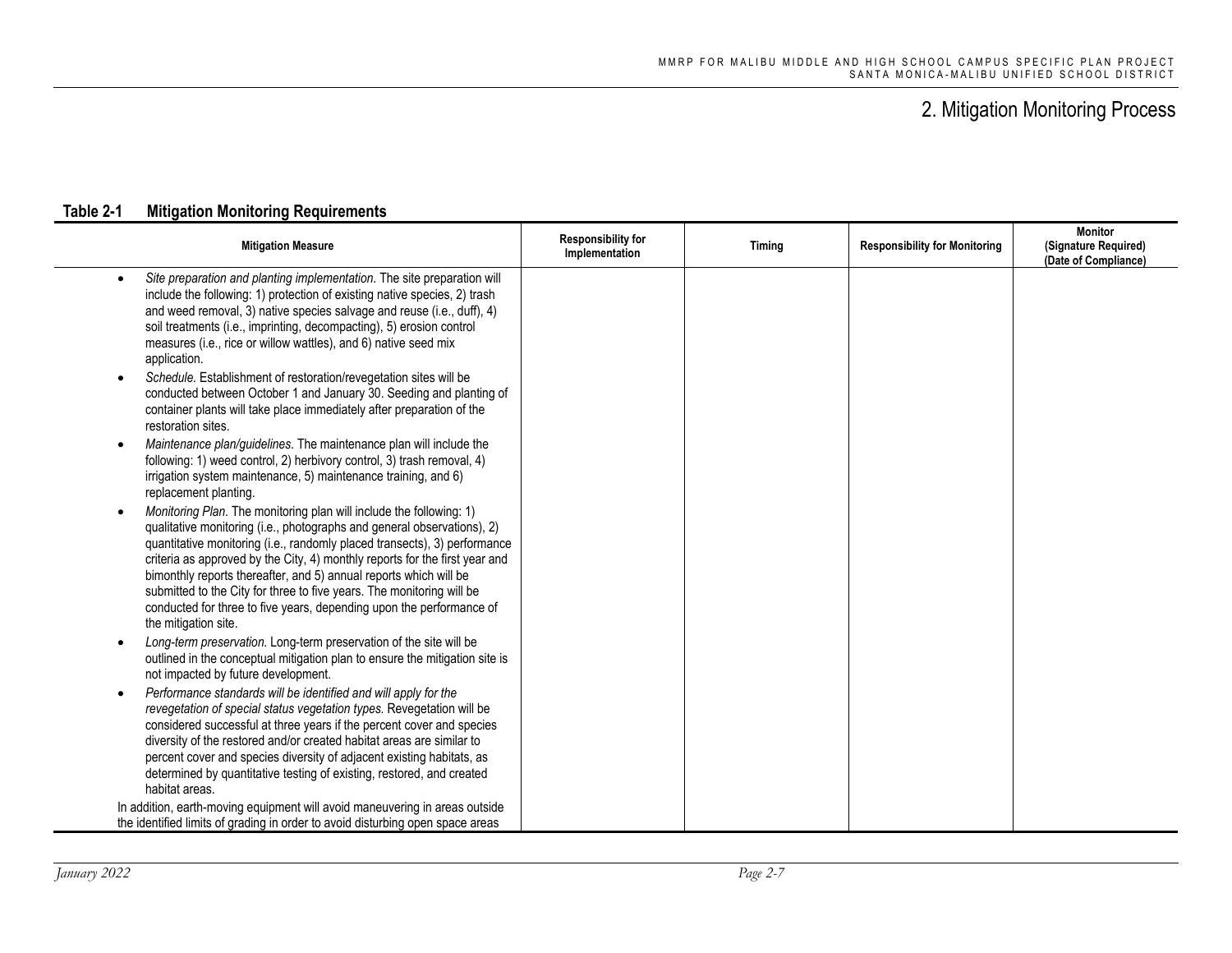|              | <b>Mitigation Measure</b>                                                                                                                                                                                                                                                                                                                                                                                                                                                                                                                                                                                                                                                                                                                                                                                                                                                                                                                                                                                                                                                                                                                                                                                                                                                                                                                                                                                                                                                                                                                                                                                                                                                                                                                                                                                                                                                                                                                                                                                                                               | <b>Responsibility for</b><br>Implementation                                       | Timing                                            | <b>Responsibility for Monitoring</b>                  | <b>Monitor</b><br>(Signature Required)<br>(Date of Compliance) |
|--------------|---------------------------------------------------------------------------------------------------------------------------------------------------------------------------------------------------------------------------------------------------------------------------------------------------------------------------------------------------------------------------------------------------------------------------------------------------------------------------------------------------------------------------------------------------------------------------------------------------------------------------------------------------------------------------------------------------------------------------------------------------------------------------------------------------------------------------------------------------------------------------------------------------------------------------------------------------------------------------------------------------------------------------------------------------------------------------------------------------------------------------------------------------------------------------------------------------------------------------------------------------------------------------------------------------------------------------------------------------------------------------------------------------------------------------------------------------------------------------------------------------------------------------------------------------------------------------------------------------------------------------------------------------------------------------------------------------------------------------------------------------------------------------------------------------------------------------------------------------------------------------------------------------------------------------------------------------------------------------------------------------------------------------------------------------------|-----------------------------------------------------------------------------------|---------------------------------------------------|-------------------------------------------------------|----------------------------------------------------------------|
|              | that will remain undeveloped. Prior to grading, the construction boundary<br>limits will be marked by the construction supervisor and the Project biologist.<br>These limits will be identified on the grading plan. The District will submit a<br>letter to the City of Malibu verifying that construction limits have been flagged<br>in the field. No earth-moving equipment will be allowed outside of the<br>construction boundary.                                                                                                                                                                                                                                                                                                                                                                                                                                                                                                                                                                                                                                                                                                                                                                                                                                                                                                                                                                                                                                                                                                                                                                                                                                                                                                                                                                                                                                                                                                                                                                                                                |                                                                                   |                                                   |                                                       |                                                                |
| <b>BIO-5</b> | RWQCB and CDFW Jurisdiction Areas: Upon completion of construction<br>activities, impacts to approximately 0.033 acre of non-wetland RWQCB and<br>CDFW jurisdictional waters will be mitigated within the Proposed Project<br>boundaries at a minimum ratio (i.e., no less than) of 1:1 through the creation<br>of 0.033 acre of non-wetland jurisdictional waters. Acquisition of a § 1602<br>"lake or streambed alteration" agreement from the CDFW and waste<br>discharge requirements from the RWQCB would be required. Prior to the final<br>submittal of a Report of Waste Discharge from the RWQCB, and/or CDFW<br>notification of lake or streambed alteration, the District will develop a<br>mitigation plan for the RWQCB, CDFW, and City of Malibu. The objective of<br>the mitigation is to ensure no net loss of habitat values as a result of the<br>Proposed Project. The detailed restoration program shall contain the following<br>items:<br>Responsibilities and qualifications of the personnel to implement and<br>$\bullet$<br>supervise the plan. The responsibilities of the landowner, specialists<br>and maintenance personnel that would supervise and implement the<br>plan will be specified and shall include the demonstration of having<br>successfully completed at least 3 mitigation projects of similar size and<br>scope within the last 5 years including the design and implementation of<br>an irrigation system to ensure that the plantings and seeds are irrigated<br>during periods of below average rainfall. The specialists that would<br>supervise and implement the plan would include habitat restoration<br>specialists, wildlife biologists, arborists, botanists, landscape contractor,<br>and irrigation specialists.<br>Site selection. The site(s) for the mitigation will be determined in<br>$\bullet$<br>coordination with the Project Applicant and resource agencies. The site<br>will be located in a dedicated open space area and will be contiguous<br>with other natural open space. | Construction Contractor,<br>Santa Monica-Malibu Unified<br><b>School District</b> | Prior to construction of each<br>phase of Project | Santa Monica-Malibu Unified<br><b>School District</b> |                                                                |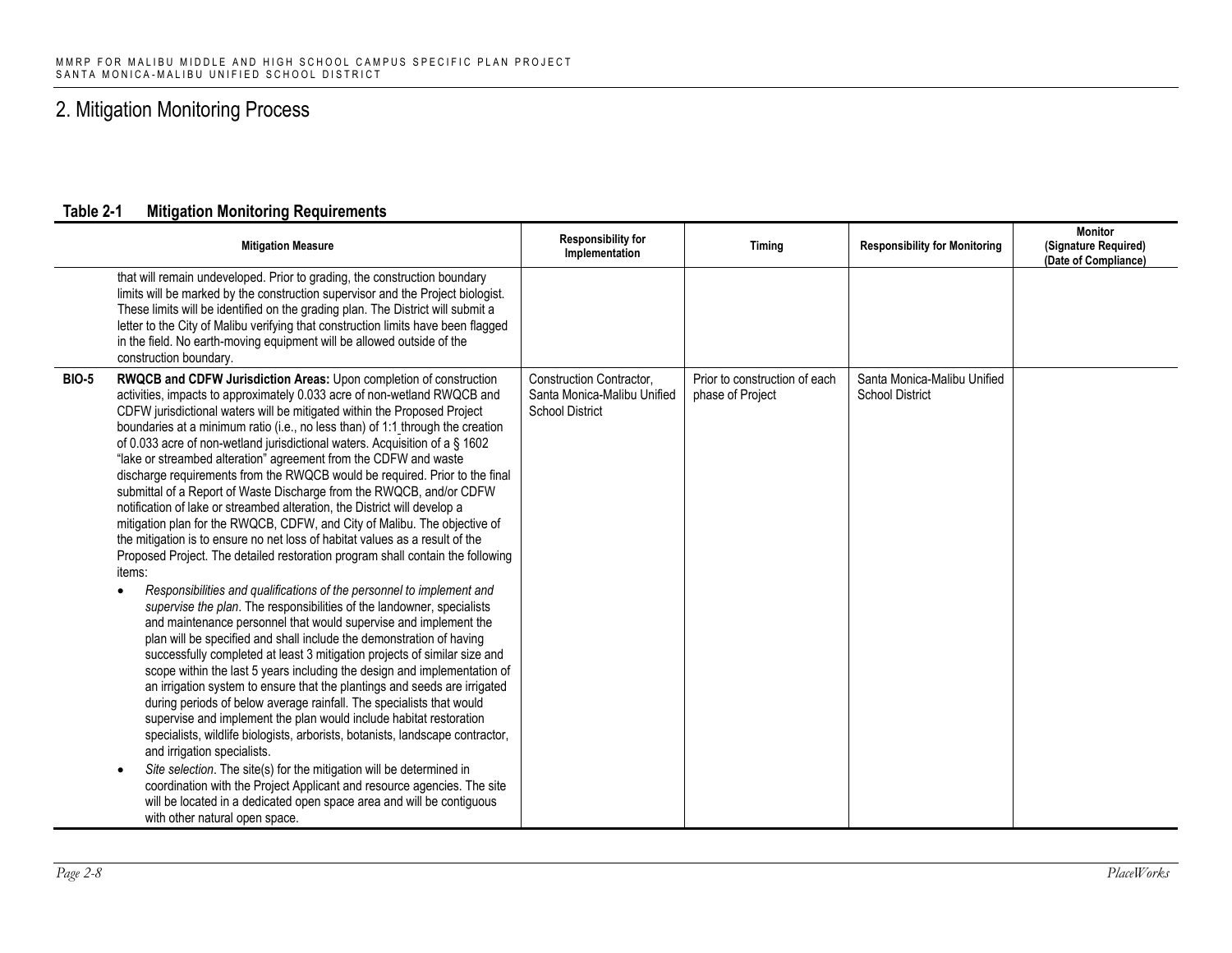| <b>Mitigation Measure</b>                                                                                                                                                                                                                                                                                                                                                                                                                                                                                                                                                                                                                                                                                                                                                                                                                                                                                                                                                                                                                                                                                                                                                                                                                                                                                                                                                                                                                                                                                   | <b>Responsibility for</b><br>Implementation | Timing | <b>Responsibility for Monitoring</b> | <b>Monitor</b><br>(Signature Required)<br>(Date of Compliance) |
|-------------------------------------------------------------------------------------------------------------------------------------------------------------------------------------------------------------------------------------------------------------------------------------------------------------------------------------------------------------------------------------------------------------------------------------------------------------------------------------------------------------------------------------------------------------------------------------------------------------------------------------------------------------------------------------------------------------------------------------------------------------------------------------------------------------------------------------------------------------------------------------------------------------------------------------------------------------------------------------------------------------------------------------------------------------------------------------------------------------------------------------------------------------------------------------------------------------------------------------------------------------------------------------------------------------------------------------------------------------------------------------------------------------------------------------------------------------------------------------------------------------|---------------------------------------------|--------|--------------------------------------|----------------------------------------------------------------|
| Site preparation and planting implementation. The site preparation will<br>$\bullet$<br>include the following: 1) protection of existing native species, 2) trash<br>and weed removal, 3) native species salvage and reuse (i.e., duff), 4)<br>soil treatments (i.e., imprinting, decompacting), 5) temporary irrigation<br>installation, 6) erosion control measures (i.e., rice or willow wattles), 7)<br>native seed mix application, and 8) native container species.<br>Schedule. A schedule will be developed which includes planting and<br>seeding to occur in late fall and early winter, between October 1 and<br>January 30 in order to optimize the successful establishment and<br>germination of native plants and seeds.<br>Maintenance plan/guidelines. The maintenance plan will include the<br>$\bullet$<br>following: 1) weed control, 2) herbivory control, 3) trash removal, 4)<br>irrigation system maintenance, 5) maintenance training, and 6)                                                                                                                                                                                                                                                                                                                                                                                                                                                                                                                                      |                                             |        |                                      |                                                                |
| replacement planting.<br>Monitoring Plan. The monitoring plan will include the following: 1)<br>$\bullet$<br>qualitative monitoring (i.e., photographs and general observations), 2)<br>quantitative monitoring (i.e., randomly placed transects), 3) performance<br>criteria as approved by the resource agencies, 4) monthly reports for the<br>first year and bimonthly reports thereafter, and 5) annual reports which<br>will be submitted to the resource agencies for three to five years.<br>Coordination will take place on a regular basis between the biological<br>monitor, landscape contractor and irrigation specialist with regard to<br>non-native species targeted for removal as well as irrigation schedule to<br>ensure that the restoration in on track for achievement of performance<br>criteria. In addition, remedial as well as contingency measures shall also<br>be specified should the site not meet specified performance standards.<br>The site will be monitored and maintained for five years to ensure<br>successful establishment of riparian habitat within the restored and<br>created areas; however, if there is successful coverage prior to five<br>years, the District may request from RWQCB and CDFW to be released<br>from monitoring requirements.<br>Long-Term Preservation. Long-term preservation of the site will be<br>$\bullet$<br>outlined in the conceptual mitigation plan to ensure the mitigation site is<br>not impacted by future development. |                                             |        |                                      |                                                                |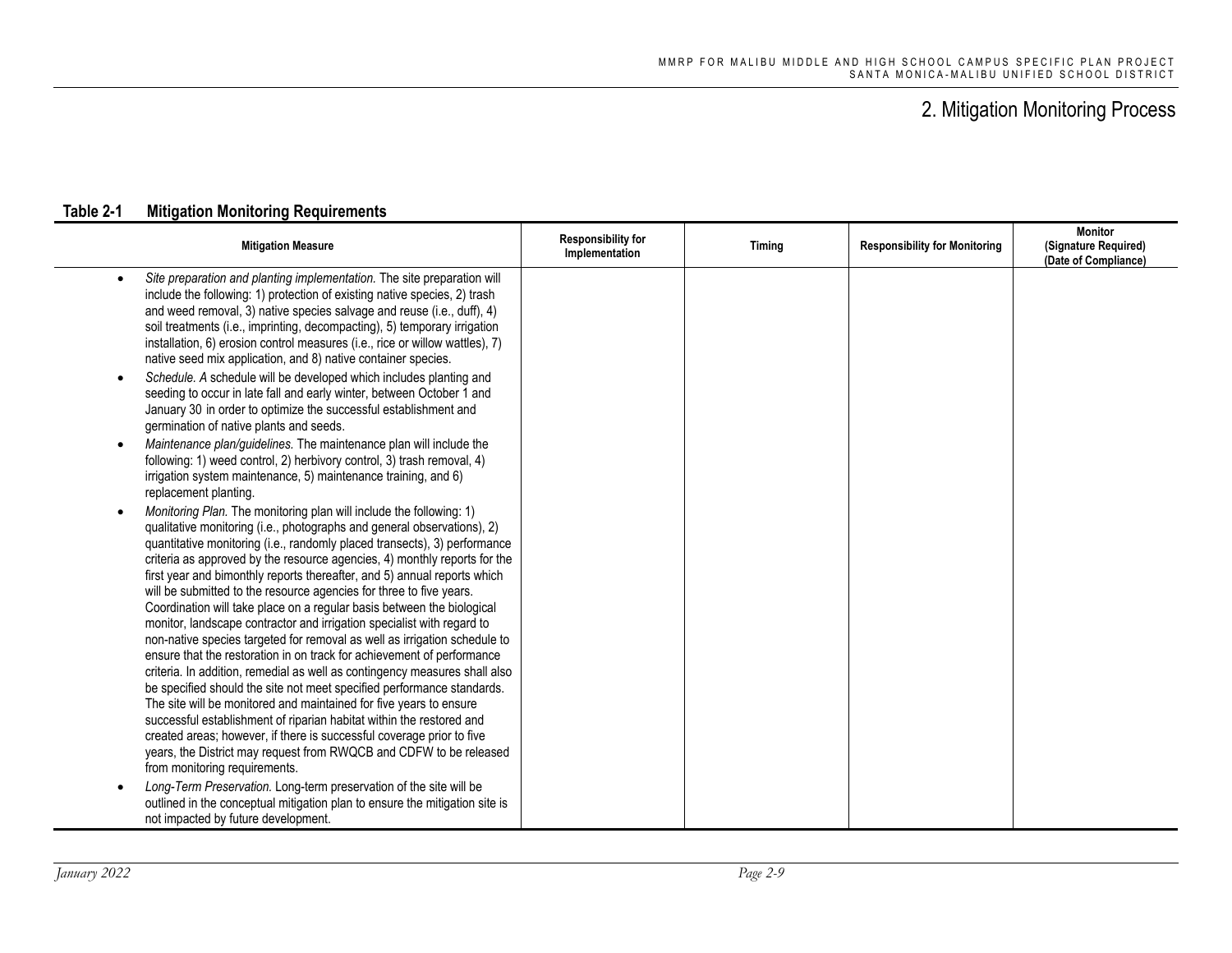|              | <b>Mitigation Measure</b>                                                                                                                                                                                                                                                                                                                                                                                                                                                                                                                                                                                                                                                                                                                                                                                                                                                                                                                                                                                                                                                                 | Responsibility for<br>Implementation                                              | Timing                                            | <b>Responsibility for Monitoring</b>                  | <b>Monitor</b><br>(Signature Required)<br>(Date of Compliance) |
|--------------|-------------------------------------------------------------------------------------------------------------------------------------------------------------------------------------------------------------------------------------------------------------------------------------------------------------------------------------------------------------------------------------------------------------------------------------------------------------------------------------------------------------------------------------------------------------------------------------------------------------------------------------------------------------------------------------------------------------------------------------------------------------------------------------------------------------------------------------------------------------------------------------------------------------------------------------------------------------------------------------------------------------------------------------------------------------------------------------------|-----------------------------------------------------------------------------------|---------------------------------------------------|-------------------------------------------------------|----------------------------------------------------------------|
|              | Performance standards will be identified and will apply for the<br>$\bullet$<br>restoration of riparian habitat. Revegetation will be considered<br>successful at three years if the percent cover and species diversity of<br>the restored and/or created habitat areas are similar to percent cover<br>and species diversity of adjacent existing habitats, as determined by<br>quantitative testing of existing and restored and/or created habitat<br>areas. The qualifications of the personnel to implement and supervise<br>the plan would include the demonstration of having successfully<br>completed at least 3 mitigation projects of similar size and scope within<br>the last 5 years including the design and implementation of an irrigation<br>system to ensure that the plantings and seeds are irrigated during<br>periods of below average rainfall. The specialists that would supervise<br>and implement the plan would include habitat restoration specialists,<br>wildlife biologists, arborists, botanists, landscape contractor, and<br>irrigation specialists. |                                                                                   |                                                   |                                                       |                                                                |
| <b>BIO-6</b> | Adherence to City of Malibu Tree Protection Ordinance: Prior to initiation<br>of Proposed Project activities in each Phase of the Proposed Project, the tree<br>survey map created for the Proposed Project (Appendix C) shall be consulted<br>and if impacts to any protected trees are anticipated, the Proposed Project<br>shall comply with mitigation included in the Malibu Local Coastal Program<br>Native Tree Protection Ordinance.                                                                                                                                                                                                                                                                                                                                                                                                                                                                                                                                                                                                                                              | Construction Contractor,<br>Santa Monica-Malibu Unified<br><b>School District</b> | Prior to construction of each<br>phase of Project | Santa Monica-Malibu Unified<br><b>School District</b> |                                                                |
|              | <b>5.4. CULTURAL RESOURCES</b>                                                                                                                                                                                                                                                                                                                                                                                                                                                                                                                                                                                                                                                                                                                                                                                                                                                                                                                                                                                                                                                            |                                                                                   |                                                   |                                                       |                                                                |
| CUL-1        | Prior to issuance of any permits allowing ground-disturbing activities for the<br>Proposed Project (for each individual phase of the Project), the District shall<br>ensure that an archaeologist who meets the Secretary of the Interior's<br>standards for professional archaeology and a Qualified Paleontologist (or<br>someone cross-trained in both areas) has been retained for the Project and<br>will be on-call during all grading and other significant ground-disturbing<br>activities. The Qualified Archaeologist and Paleontologist shall ensure that<br>the following measures are followed for the Project:<br>Prior to any ground disturbance, the Qualified<br>$\bullet$<br>Archaeologist/Paleontologist, or their designee, shall provide worker<br>environmental awareness protection training to construction personnel<br>regarding regulatory requirements for the protection of cultural                                                                                                                                                                         | Construction Contractor,<br>Santa Monica-Malibu Unified<br><b>School District</b> | Prior to construction of each<br>phase of Project | Santa Monica-Malibu Unified<br><b>School District</b> |                                                                |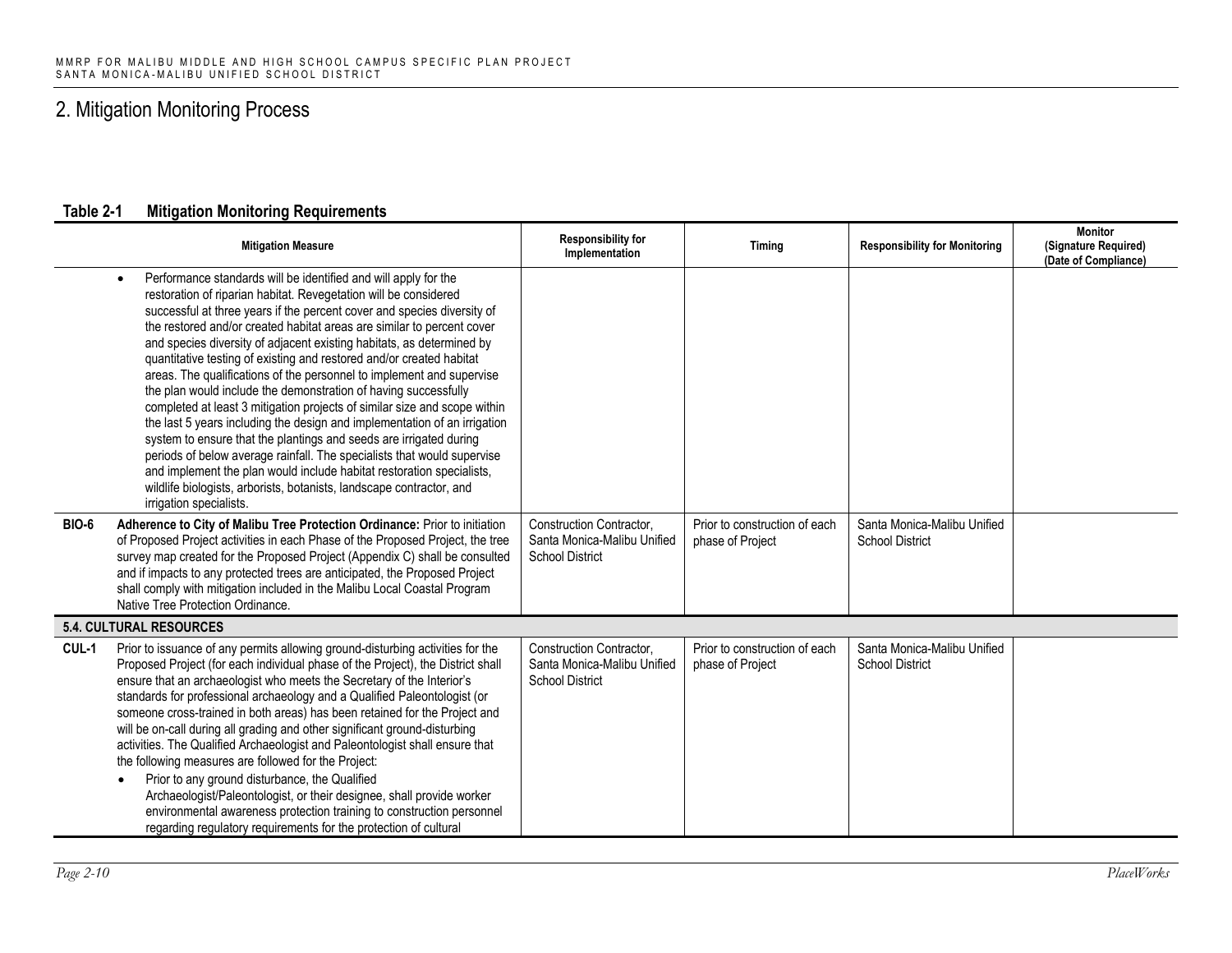| <b>Mitigation Measure</b>                                                                                                                                                                                                                                                                                                                                                                                                                                                                                                                                                                                                                                                                                                                                                                                                                                                                                                                                                                                                                                                                                                                                                                                                                                                                                                                                                                                                                                                                                                                                                                                                                                                                                                                                                                                                                                                                                                                                                                                                  | <b>Responsibility for</b><br>Implementation | Timing | <b>Responsibility for Monitoring</b> | <b>Monitor</b><br>(Signature Required)<br>(Date of Compliance) |
|----------------------------------------------------------------------------------------------------------------------------------------------------------------------------------------------------------------------------------------------------------------------------------------------------------------------------------------------------------------------------------------------------------------------------------------------------------------------------------------------------------------------------------------------------------------------------------------------------------------------------------------------------------------------------------------------------------------------------------------------------------------------------------------------------------------------------------------------------------------------------------------------------------------------------------------------------------------------------------------------------------------------------------------------------------------------------------------------------------------------------------------------------------------------------------------------------------------------------------------------------------------------------------------------------------------------------------------------------------------------------------------------------------------------------------------------------------------------------------------------------------------------------------------------------------------------------------------------------------------------------------------------------------------------------------------------------------------------------------------------------------------------------------------------------------------------------------------------------------------------------------------------------------------------------------------------------------------------------------------------------------------------------|---------------------------------------------|--------|--------------------------------------|----------------------------------------------------------------|
| (prehistoric and historic) and paleontological resources. As part of this<br>training, construction personnel shall be briefed on proper procedures to<br>follow should unanticipated cultural or paleontological resources be<br>made during construction.<br>In the event that unanticipated cultural or fossil-bearing material is<br>$\bullet$<br>encountered during any phase of project construction, all construction<br>work within 100 feet of the find shall cease and the Qualified<br>Archaeologist/Paleontologist shall assess the find for importance.<br>Construction activities may continue in other areas. If the discovery is<br>determined to not be important by the Qualified<br>Archaeologist/Paleontologist, work will be permitted to continue in the<br>area.<br>If a find is determined to be important by the Qualified<br>$\bullet$<br>Archaeologist/Paleontologist, he or she shall immediately notify<br>the District. The District shall consult on a finding of eligibility and<br>implement appropriate treatment measures if the find is<br>determined to be eligible for inclusion in the California Register of<br>Historical Resources (CRHR). Work may not resume within the<br>no-work radius until the lead agencies, through consultation as<br>appropriate, determine that the site either: (1) is not eligible for the<br>CRHR; or (2) that the treatment measures have been completed<br>to their satisfaction.<br>If the find includes human remains, or remains that are potentially<br>$\bullet$<br>human, he or she shall ensure reasonable protection measures<br>are taken to protect the discovery from disturbance (Assembly Bill<br>[AB] 2641). The archaeologist shall notify the Los Angeles County<br>Medical Examiner-Coroner (as per § 7050.5 of the California<br>Health and Safety Code). The provisions of §7050.5 of the<br>California Health and Safety Code, § 5097.98 of the California<br>Public Resources Code (PRC), and AB 2641 will be implemented. |                                             |        |                                      |                                                                |
| If the Medical Examiner-Coroner determines the remains are<br>Native American and not the result of a crime scene, the Medical<br>Examiner-Coroner will notify the Native American Heritage                                                                                                                                                                                                                                                                                                                                                                                                                                                                                                                                                                                                                                                                                                                                                                                                                                                                                                                                                                                                                                                                                                                                                                                                                                                                                                                                                                                                                                                                                                                                                                                                                                                                                                                                                                                                                                |                                             |        |                                      |                                                                |
| Commission (NAHC), which then will designate a Native American                                                                                                                                                                                                                                                                                                                                                                                                                                                                                                                                                                                                                                                                                                                                                                                                                                                                                                                                                                                                                                                                                                                                                                                                                                                                                                                                                                                                                                                                                                                                                                                                                                                                                                                                                                                                                                                                                                                                                             |                                             |        |                                      |                                                                |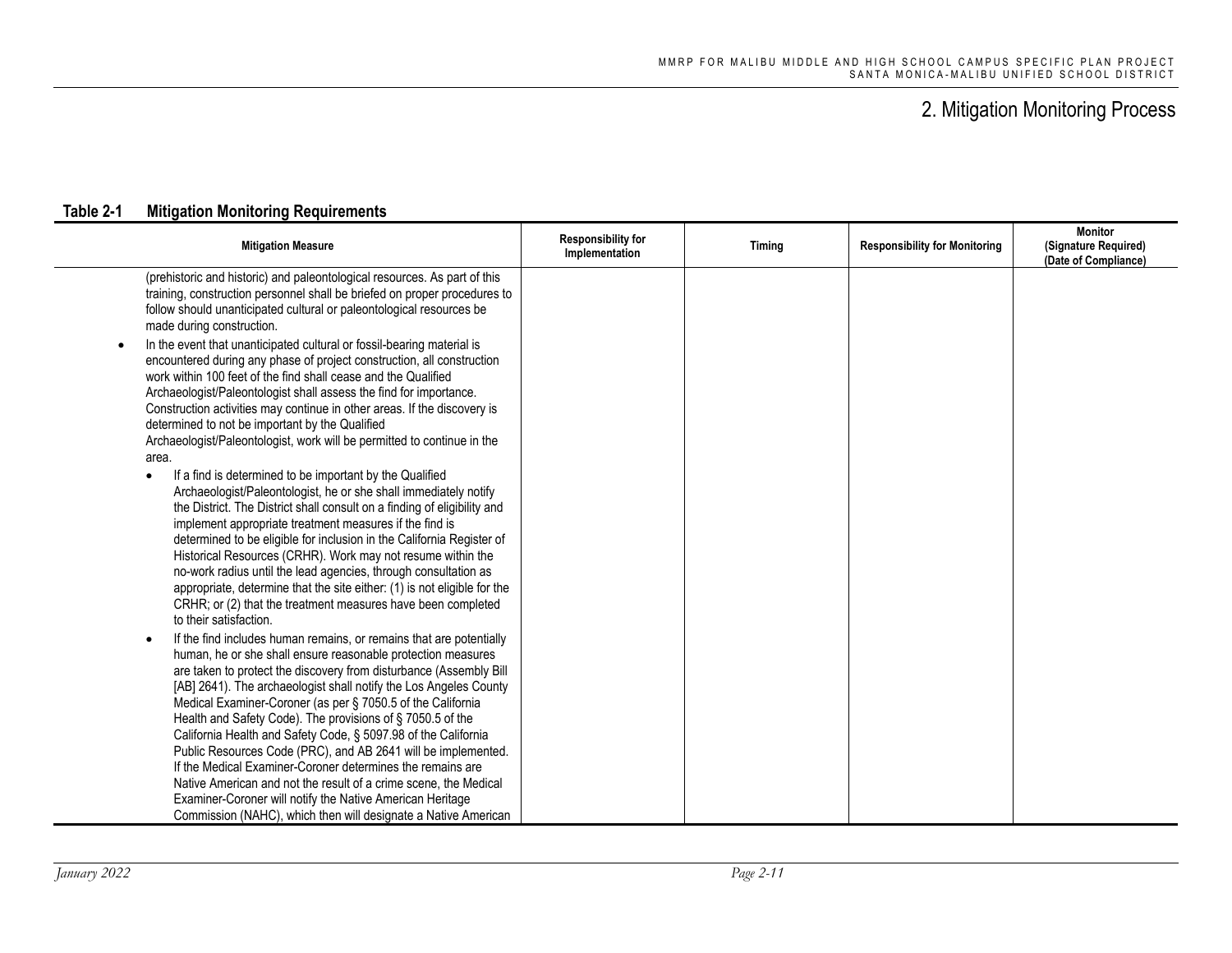|                   | <b>Mitigation Measure</b>                                                                                                                                                                                                                                                                                                                                                                                                                                                                                                                                                                                                                                                                                                                                                                                                                                                                                                                                                                      | <b>Responsibility for</b><br>Implementation                                              | Timing                                            | <b>Responsibility for Monitoring</b>                  | <b>Monitor</b><br>(Signature Required)<br>(Date of Compliance) |
|-------------------|------------------------------------------------------------------------------------------------------------------------------------------------------------------------------------------------------------------------------------------------------------------------------------------------------------------------------------------------------------------------------------------------------------------------------------------------------------------------------------------------------------------------------------------------------------------------------------------------------------------------------------------------------------------------------------------------------------------------------------------------------------------------------------------------------------------------------------------------------------------------------------------------------------------------------------------------------------------------------------------------|------------------------------------------------------------------------------------------|---------------------------------------------------|-------------------------------------------------------|----------------------------------------------------------------|
|                   | Most Likely Descendant (MLD) for the Project (§ 5097.98 of the<br>PRC). The designated MLD will have 48 hours from the time<br>access to the property is granted to make recommendations<br>concerning treatment of the remains. If the landowner does not<br>agree with the recommendations of the MLD, the NAHC can<br>mediate (§ 5097.94 of the PRC). If no agreement is reached, the<br>landowner must rebury the remains where they will not be further<br>disturbed (§ 5097.98 of the PRC). This will also include either<br>recording the site with the NAHC or the appropriate information<br>center; using an open space or conservation zoning designation or<br>easement; or recording a reinternment document with the county<br>in which the property is located (AB 2641). Work may not resume<br>within the no-work radius until the lead agencies, through<br>consultation as appropriate, determine that the treatment<br>measures have been completed to their satisfaction. |                                                                                          |                                                   |                                                       |                                                                |
|                   | 5.6 GEOLOGY AND SOILS                                                                                                                                                                                                                                                                                                                                                                                                                                                                                                                                                                                                                                                                                                                                                                                                                                                                                                                                                                          |                                                                                          |                                                   |                                                       |                                                                |
| <b>GEO-1</b>      | Design recommendations listed in the Geotechnical Report prepared for the<br>Proposed Project shall be followed. These include, but are not limited to,<br>seismic design parameters, foundation design, retaining wall, grading,<br>trenching, etc. Details of these recommendations are included in Appendix H.                                                                                                                                                                                                                                                                                                                                                                                                                                                                                                                                                                                                                                                                              | <b>Construction Contractor.</b><br>Santa Monica-Malibu Unified<br><b>School District</b> | Prior to construction of each<br>phase of Project | Santa Monica-Malibu Unified<br><b>School District</b> |                                                                |
| <b>GEO-2</b>      | Design recommendations regarding future irrigation systems identified in the<br>Geotechnical Report shall be followed to ensure that irrigation shall not be<br>allowed within at least 10-feet-horizontally around structures supported on<br>shallow spread footings and/or with slabs-on-grade. Details of these<br>recommendations are included in Appendix H.                                                                                                                                                                                                                                                                                                                                                                                                                                                                                                                                                                                                                             | Construction Contractor,<br>Santa Monica-Malibu Unified<br><b>School District</b>        | Prior to construction of each<br>phase of Project | Santa Monica-Malibu Unified<br><b>School District</b> |                                                                |
| <b>5.11 NOISE</b> |                                                                                                                                                                                                                                                                                                                                                                                                                                                                                                                                                                                                                                                                                                                                                                                                                                                                                                                                                                                                |                                                                                          |                                                   |                                                       |                                                                |
| $N-1$             | Construction contractors shall implement the following measures for<br>construction activities conducted at the Project Site during each phase of<br>construction. Construction plans submitted to the District shall identify these<br>measures on demolition, grading, and construction plans. The District shall<br>verify that grading, demolition, and/or construction plans submitted include<br>these notations prior to demolition, grading, and/or building construction.                                                                                                                                                                                                                                                                                                                                                                                                                                                                                                             | <b>Construction Contractor.</b><br>Santa Monica-Malibu Unified<br><b>School District</b> | Prior to construction of each<br>phase of Project | Santa Monica-Malibu Unified<br><b>School District</b> |                                                                |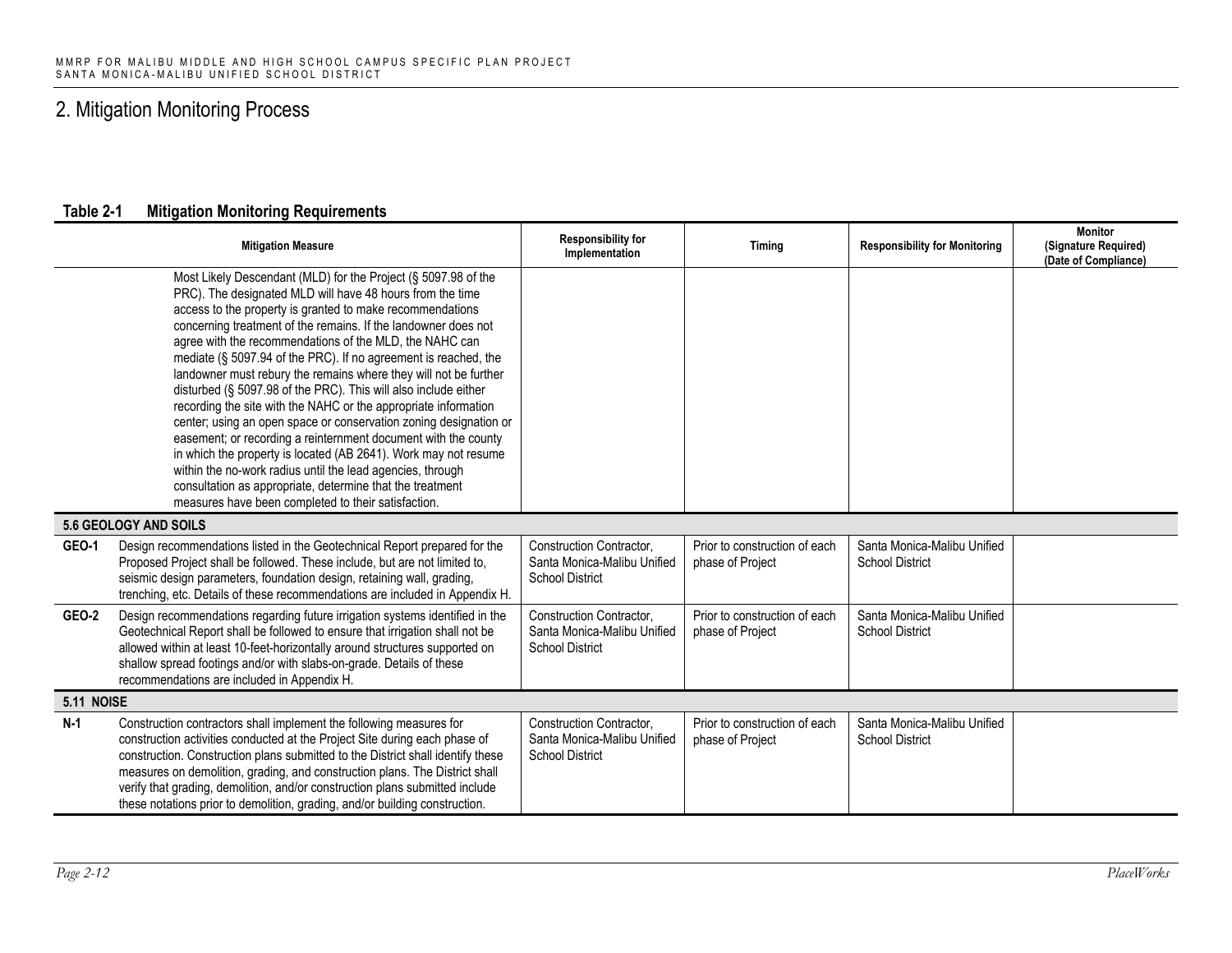| <b>Mitigation Measure</b>                                                                                                                                                                                                                                                                                                                                                                                                                                                                                                                                                                                                                                                                                                                                                                                                                                                                                                                                                                                                                                             | <b>Responsibility for</b><br>Implementation | Timing | <b>Responsibility for Monitoring</b> | <b>Monitor</b><br>(Signature Required)<br>(Date of Compliance) |
|-----------------------------------------------------------------------------------------------------------------------------------------------------------------------------------------------------------------------------------------------------------------------------------------------------------------------------------------------------------------------------------------------------------------------------------------------------------------------------------------------------------------------------------------------------------------------------------------------------------------------------------------------------------------------------------------------------------------------------------------------------------------------------------------------------------------------------------------------------------------------------------------------------------------------------------------------------------------------------------------------------------------------------------------------------------------------|---------------------------------------------|--------|--------------------------------------|----------------------------------------------------------------|
| During the active construction period, equipment and trucks used for<br>$\bullet$<br>project construction shall utilize the best available noise control<br>techniques (e.g., improved mufflers, intake silencers, ducts, engine<br>enclosures, acoustically attenuating shields or shrouds) wherever<br>feasible.                                                                                                                                                                                                                                                                                                                                                                                                                                                                                                                                                                                                                                                                                                                                                    |                                             |        |                                      |                                                                |
| Impact tools (e.g., jack hammers and hoe rams) shall be hydraulic- or<br>$\bullet$<br>electric-powered wherever feasible. Where the use of pneumatic tools is<br>unavoidable, an exhaust muffler on the compressed air exhaust shall be<br>used along with external noise jackets on the tools.                                                                                                                                                                                                                                                                                                                                                                                                                                                                                                                                                                                                                                                                                                                                                                       |                                             |        |                                      |                                                                |
| Stationary equipment such as generators and air compressors shall be<br>$\bullet$<br>located as far as feasible from noise-sensitive uses.                                                                                                                                                                                                                                                                                                                                                                                                                                                                                                                                                                                                                                                                                                                                                                                                                                                                                                                            |                                             |        |                                      |                                                                |
| The District's construction contractors and subcontractors shall be<br>$\bullet$<br>required through contract specifications to locate construction staging<br>areas, construction worker parking, and material stockpiling as far away<br>from vibration- and noise-sensitive sites as possible. Additionally, these<br>activities shall be located away from occupied buildings on campus,<br>occupied residential dwellings adjacent to the campus, and other<br>sensitive receptors, where feasible. Prior to the start of construction<br>activities, a sign shall be posted at the entrance(s) to the job site, clearly<br>visible to the public, that includes permitted construction days and hours<br>as well as the contact information of the District's and contractor's<br>representatives who are authorized to respond in the event of a noise or<br>vibration complaint. If the contractor's authorized representative<br>receives a complaint, they shall investigate, take appropriate corrective<br>action, and report the action to the District. |                                             |        |                                      |                                                                |
| Signs shall be posted at the job site entrance(s), within the on-site<br>$\bullet$<br>construction zones, and along queueing lanes (if any) to reinforce the<br>prohibition of unnecessary engine idling. All equipment shall be turned<br>off if not in use for more than 5 minutes.                                                                                                                                                                                                                                                                                                                                                                                                                                                                                                                                                                                                                                                                                                                                                                                 |                                             |        |                                      |                                                                |
| During the entire active construction period and to the extent feasible,<br>$\bullet$<br>the use of noise producing signals, including horns, whistles, alarms,<br>and bells, shall be for safety warning purposes only. The construction<br>manager shall be responsible for adjusting alarms based on the                                                                                                                                                                                                                                                                                                                                                                                                                                                                                                                                                                                                                                                                                                                                                           |                                             |        |                                      |                                                                |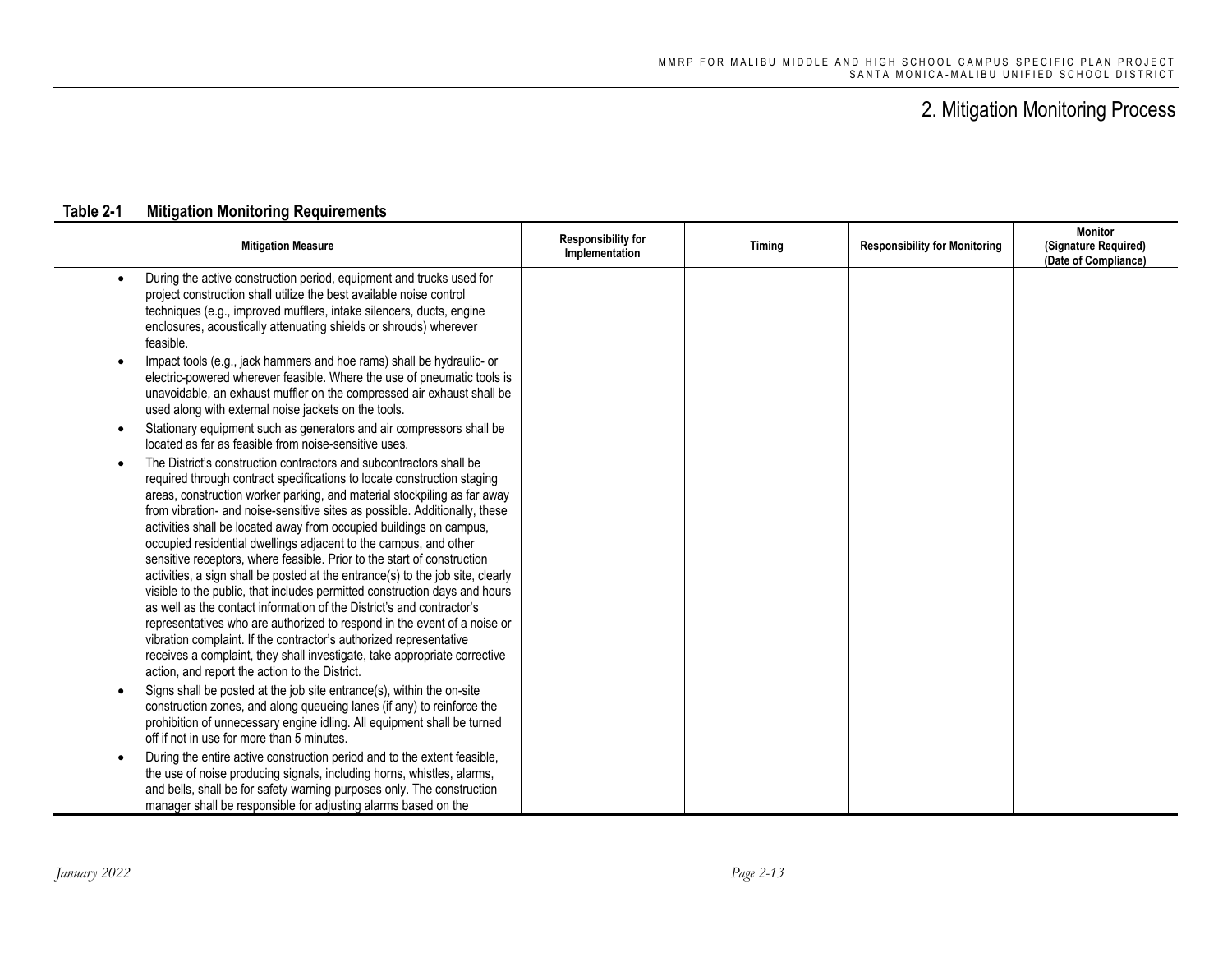|       | <b>Mitigation Measure</b>                                                                                                                                                                                                                                                                                                                                                                                                                                                                                                                                                                                                                                                                                                                                                                                                                                                                                                                                                                                                                                                                                                                                                                                                                                                                                                                                                                                                                                                                                                                                                                                                                                                                                                                                                                                              | <b>Responsibility for</b><br>Implementation                                       | Timing                                            | <b>Responsibility for Monitoring</b>                  | <b>Monitor</b><br>(Signature Required)<br>(Date of Compliance) |  |
|-------|------------------------------------------------------------------------------------------------------------------------------------------------------------------------------------------------------------------------------------------------------------------------------------------------------------------------------------------------------------------------------------------------------------------------------------------------------------------------------------------------------------------------------------------------------------------------------------------------------------------------------------------------------------------------------------------------------------------------------------------------------------------------------------------------------------------------------------------------------------------------------------------------------------------------------------------------------------------------------------------------------------------------------------------------------------------------------------------------------------------------------------------------------------------------------------------------------------------------------------------------------------------------------------------------------------------------------------------------------------------------------------------------------------------------------------------------------------------------------------------------------------------------------------------------------------------------------------------------------------------------------------------------------------------------------------------------------------------------------------------------------------------------------------------------------------------------|-----------------------------------------------------------------------------------|---------------------------------------------------|-------------------------------------------------------|----------------------------------------------------------------|--|
|       | background noise level, or to utilize human spotters when feasible and<br>in compliance with all safety requirements and laws.<br>Notification shall be mailed to owners and occupants of all developed<br>land uses immediately bordering or directly across the street from the<br>Proposed Project Site providing a schedule for major construction<br>activities through the duration of the construction period. When<br>construction activity would occur within 100 feet of nearby receptor<br>property lines, contractors shall erect temporary noise barriers where<br>feasible. The temporary noise barrier shall have a minimum height of 12<br>feet and be free of gaps and holes. The barrier can be (a) a 3/4-inch-thick<br>plywood wall OR (b) a hanging acoustical blanket/curtain with a surface<br>density or at least 1.5 pounds per square foot.<br>Prior to construction, the contractor shall submit to the District a list of<br>$\bullet$<br>equipment and activities required during construction to ensure proper<br>planning of the most intense construction activities during time periods<br>that would least impact campus operations. When construction activity<br>would occur within 150 feet of active classrooms, contractors shall<br>ensure that interior classroom noise levels do not exceed 50 dBA Leq.<br>Feasible methods to achieve this include those listed above, scheduling<br>work during less sensitive time periods when the classroom is not in<br>use, and classroom use rescheduling to move active classes away from<br>high noise construction activities, as necessary. Construction activities<br>within 50 feet of occupied classrooms would be prohibited during<br>preparation and testing for National Standardized testing days of<br>students at MMHS. |                                                                                   |                                                   |                                                       |                                                                |  |
| $N-2$ | The proposed bus barn shall be an enclosed structure constructed of wood,<br>masonry, concrete, or other similar solid material (e.g., not corrugated metal).<br>The structure will have no gaps and minimal window area. All bus testing<br>shall be conducted inside the enclosed bus barn.                                                                                                                                                                                                                                                                                                                                                                                                                                                                                                                                                                                                                                                                                                                                                                                                                                                                                                                                                                                                                                                                                                                                                                                                                                                                                                                                                                                                                                                                                                                          | Construction Contractor,<br>Santa Monica-Malibu Unified<br><b>School District</b> | During design of the<br>relocated bus barn        | Santa Monica-Malibu Unified<br><b>School District</b> |                                                                |  |
|       | <b>5.14 TRANSPORTATION</b>                                                                                                                                                                                                                                                                                                                                                                                                                                                                                                                                                                                                                                                                                                                                                                                                                                                                                                                                                                                                                                                                                                                                                                                                                                                                                                                                                                                                                                                                                                                                                                                                                                                                                                                                                                                             |                                                                                   |                                                   |                                                       |                                                                |  |
| $T-1$ | During each phase of construction activity, SMMUSD shall work with the City<br>of Malibu Public Works Department to develop and implement a Construction                                                                                                                                                                                                                                                                                                                                                                                                                                                                                                                                                                                                                                                                                                                                                                                                                                                                                                                                                                                                                                                                                                                                                                                                                                                                                                                                                                                                                                                                                                                                                                                                                                                               | Construction Contractor,<br>Santa Monica-Malibu Unified<br><b>School District</b> | Prior to construction of each<br>phase of Project | Santa Monica-Malibu Unified<br><b>School District</b> |                                                                |  |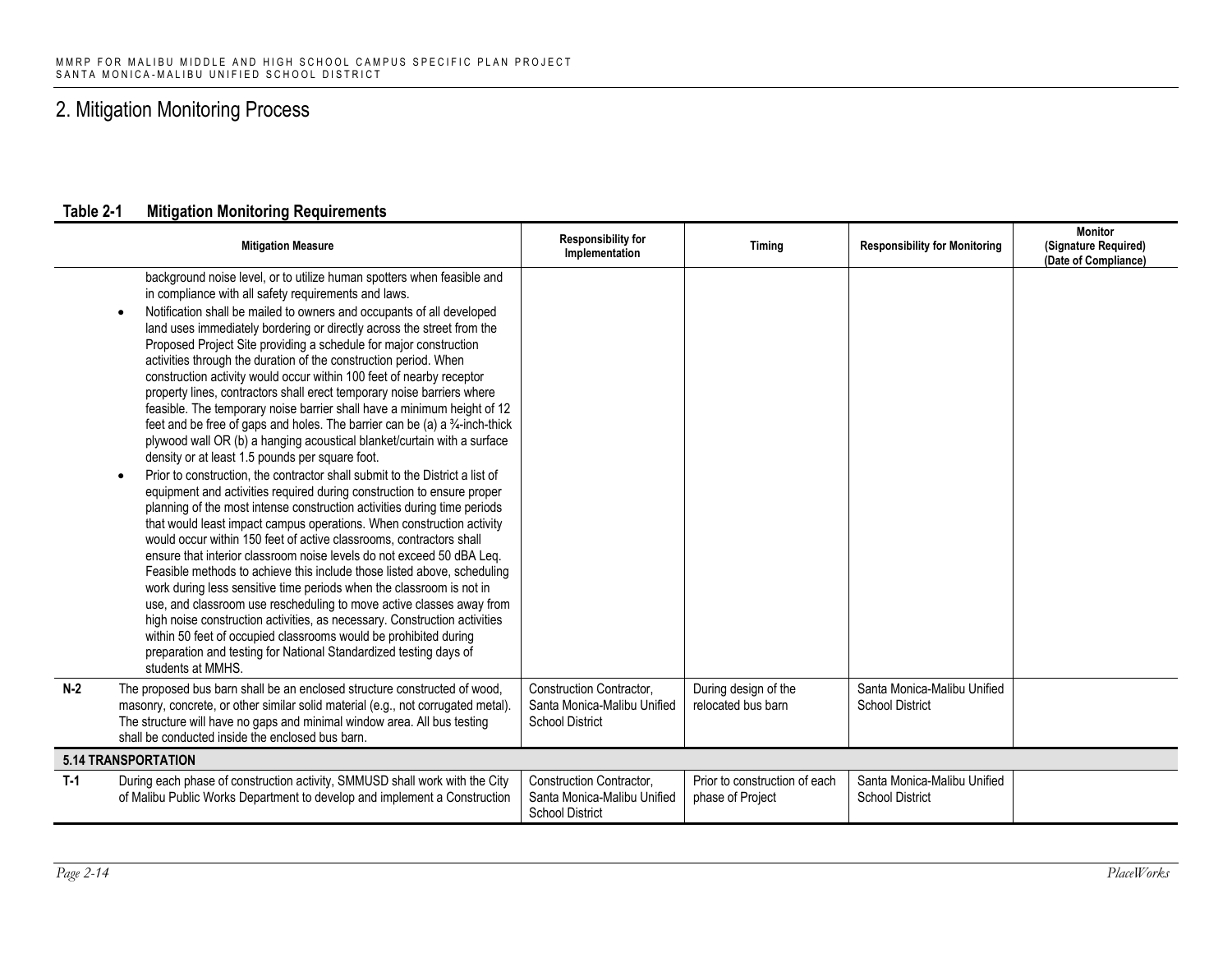|                                                            | <b>Mitigation Measure</b>                                                                                                                                                                                                                                                                                                                                                                                                                                                                                                                                                                                                                                                                                                                                                                                                                                                                                                                                                                                                                                                                                                                                                                                                                                                                                                                                                                                                                                                                                                                                                                                                                                                                                                                                                                                                                                           | <b>Responsibility for</b><br>Implementation                                       | Timing                                            | <b>Responsibility for Monitoring</b>                  | <b>Monitor</b><br>(Signature Required)<br>(Date of Compliance) |
|------------------------------------------------------------|---------------------------------------------------------------------------------------------------------------------------------------------------------------------------------------------------------------------------------------------------------------------------------------------------------------------------------------------------------------------------------------------------------------------------------------------------------------------------------------------------------------------------------------------------------------------------------------------------------------------------------------------------------------------------------------------------------------------------------------------------------------------------------------------------------------------------------------------------------------------------------------------------------------------------------------------------------------------------------------------------------------------------------------------------------------------------------------------------------------------------------------------------------------------------------------------------------------------------------------------------------------------------------------------------------------------------------------------------------------------------------------------------------------------------------------------------------------------------------------------------------------------------------------------------------------------------------------------------------------------------------------------------------------------------------------------------------------------------------------------------------------------------------------------------------------------------------------------------------------------|-----------------------------------------------------------------------------------|---------------------------------------------------|-------------------------------------------------------|----------------------------------------------------------------|
| include the following:<br>$\bullet$<br>the school website. | Traffic Mitigation Plan that is specific to the needs of each phase and shall<br>Haul trucks and vendor truck traffic ingress and egress to/from the<br>construction area shall not occur 30 minutes before or after student<br>arrival and dismissal times-8:30 am Monday through Friday, 1 pm to 3<br>pm Monday through Thursday, and 12 pm to 1:30 pm on Friday.<br>The plan shall eliminate curbside parking on the south side of Morning<br>View Drive south of the construction staging area to provide adequate<br>turn radius and site distance to access for trucks entering and leaving<br>work sites. This would apply to construction Phases 1, 2, and 3 only,<br>which would have access via the segment of Morning View Drive<br>adjacent to the school frontage.<br>The plan shall include a Traffic Education Program to assist in<br>educating parents, students, and staff on drop-off/pick-up procedures<br>specific to each phase of construction. Informational materials shall be<br>disseminated regarding student drop-off and pick-up procedures via<br>regular parent/school communication methods and shall be posted on<br>The use of portable message signs and information signs at<br>construction sites shall be employed as needed.<br>Construction activities for each phase shall be coordinated with the<br>responsible agency departments, including the City of Malibu Public<br>Works and Planning Departments, and the Los Angeles County Sheriff<br>and Fire Departments no less than 10 days prior to the start of the work<br>for each phase. Notification shall specify whether any temporary<br>vehicle, pedestrian, or bicycle construction detours are needed, if<br>construction work would encroach into the public right-of-way, or if<br>temporary use of public streets surrounding the Project Site is needed. |                                                                                   |                                                   |                                                       |                                                                |
| $T-2$<br>include the following:                            | To facilitate safe and efficient vehicular and pedestrian circulation during<br>student drop-off and pickup, times during Phase 1, prior to initiation of<br>construction activities, SMMUSD shall work with the City of Malibu Public<br>Works Department to develop and implement a Traffic and Parking C Plan to                                                                                                                                                                                                                                                                                                                                                                                                                                                                                                                                                                                                                                                                                                                                                                                                                                                                                                                                                                                                                                                                                                                                                                                                                                                                                                                                                                                                                                                                                                                                                 | Construction Contractor,<br>Santa Monica-Malibu Unified<br><b>School District</b> | Prior to construction of each<br>phase of Project | Santa Monica-Malibu Unified<br><b>School District</b> |                                                                |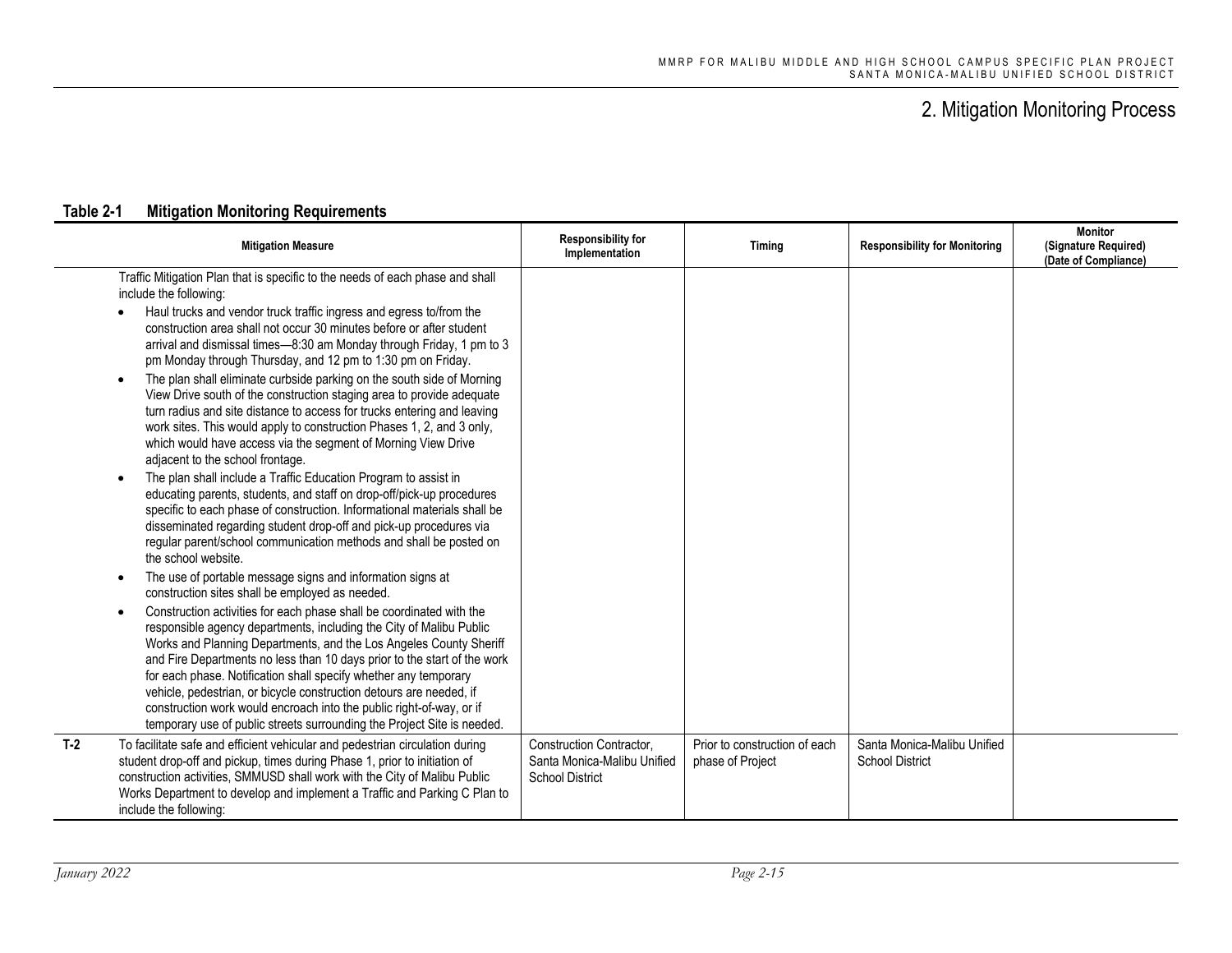| <b>Mitigation Measure</b>                                                                                                                                                                                                                                                                                                                                                                                                                                                                                                                                                                                                                                                                                                                             | <b>Responsibility for</b><br>Implementation                                       | Timing                                                | <b>Responsibility for Monitoring</b>                  | <b>Monitor</b><br>(Signature Required)<br>(Date of Compliance) |
|-------------------------------------------------------------------------------------------------------------------------------------------------------------------------------------------------------------------------------------------------------------------------------------------------------------------------------------------------------------------------------------------------------------------------------------------------------------------------------------------------------------------------------------------------------------------------------------------------------------------------------------------------------------------------------------------------------------------------------------------------------|-----------------------------------------------------------------------------------|-------------------------------------------------------|-------------------------------------------------------|----------------------------------------------------------------|
| Designation of vehicular drop-off and pick-up areas outside Morning<br>$\bullet$<br>View Drive at off-street Parking Lots A, D, and E. Vehicular access to<br>these lots shall allow vehicles to enter and return from the area from the<br>intersection of Morning View Drive at PCH.<br>Student drop-off and pick-up shall be implemented in a<br>counterclockwise circulation pattern. Figure 7 (see Appendix L) depicts<br>vehicular circulation patterns that shall be used in Parking Lots A, D,<br>and E during Phase 1 construction.<br>The school shall educate students and parents on drop-off and pick-up<br>routes and procedures. This may be achieved with a combination of<br>information bulletins shared with students and parents. |                                                                                   |                                                       |                                                       |                                                                |
| $T-3$<br>Construction scheduling during Phases 2 to 4 shall be scheduled such that<br>any activities that would result in potential lane closures along Morning View<br>Drive, including, but not limited to, reconstruction of the student drop-off/pick-<br>up area and sidewalks along Morning View Drive, shall be limited to summer<br>months when school is not in session to eliminate conflicts with local traffic<br>and pedestrian activities.                                                                                                                                                                                                                                                                                              | Construction Contractor,<br>Santa Monica-Malibu Unified<br><b>School District</b> | Prior to construction of<br>Phases 2 and 4 of Project | Santa Monica-Malibu Unified<br><b>School District</b> |                                                                |
| $T-4$<br>The SMMUSD shall coordinate with the City of Malibu Public Works<br>Department to relocate crosswalks and school-area signage in relation to the<br>proposed access driveways according to City of Malibu and applicable State<br>criteria. Crossing guards shall be relocated as necessary, based on the<br>ultimate location of crosswalks.                                                                                                                                                                                                                                                                                                                                                                                                | Construction Contractor,<br>Santa Monica-Malibu Unified<br><b>School District</b> | Prior to construction of each<br>phase of Project     | Santa Monica-Malibu Unified<br><b>School District</b> |                                                                |
| 5.16 WILDFIRE                                                                                                                                                                                                                                                                                                                                                                                                                                                                                                                                                                                                                                                                                                                                         |                                                                                   |                                                       |                                                       |                                                                |
| $W-1$<br>The District and its general contractor will prepare a Construction Fire<br>Protection Plan (CFPP) that shall be implemented during all phases of<br>construction activity. The CFPP will be approved by the County of Los<br>Angeles Fire Department (LACoFD) prior to building construction and may<br>also be reviewed and approved in phases based on the phased development<br>of the Proposed Project.<br>The CFPP shall include, but not be limited to, guidance for:                                                                                                                                                                                                                                                                 | Construction Contractor,<br>Santa Monica-Malibu Unified<br><b>School District</b> | Prior to construction of each<br>phase of Project     | Santa Monica-Malibu Unified<br><b>School District</b> |                                                                |
| Prevention, control, and extinguishment of fires during construction<br>activities.<br>Smoking- and fire-related rules, storage, and parking area.<br>$\bullet$                                                                                                                                                                                                                                                                                                                                                                                                                                                                                                                                                                                       |                                                                                   |                                                       |                                                       |                                                                |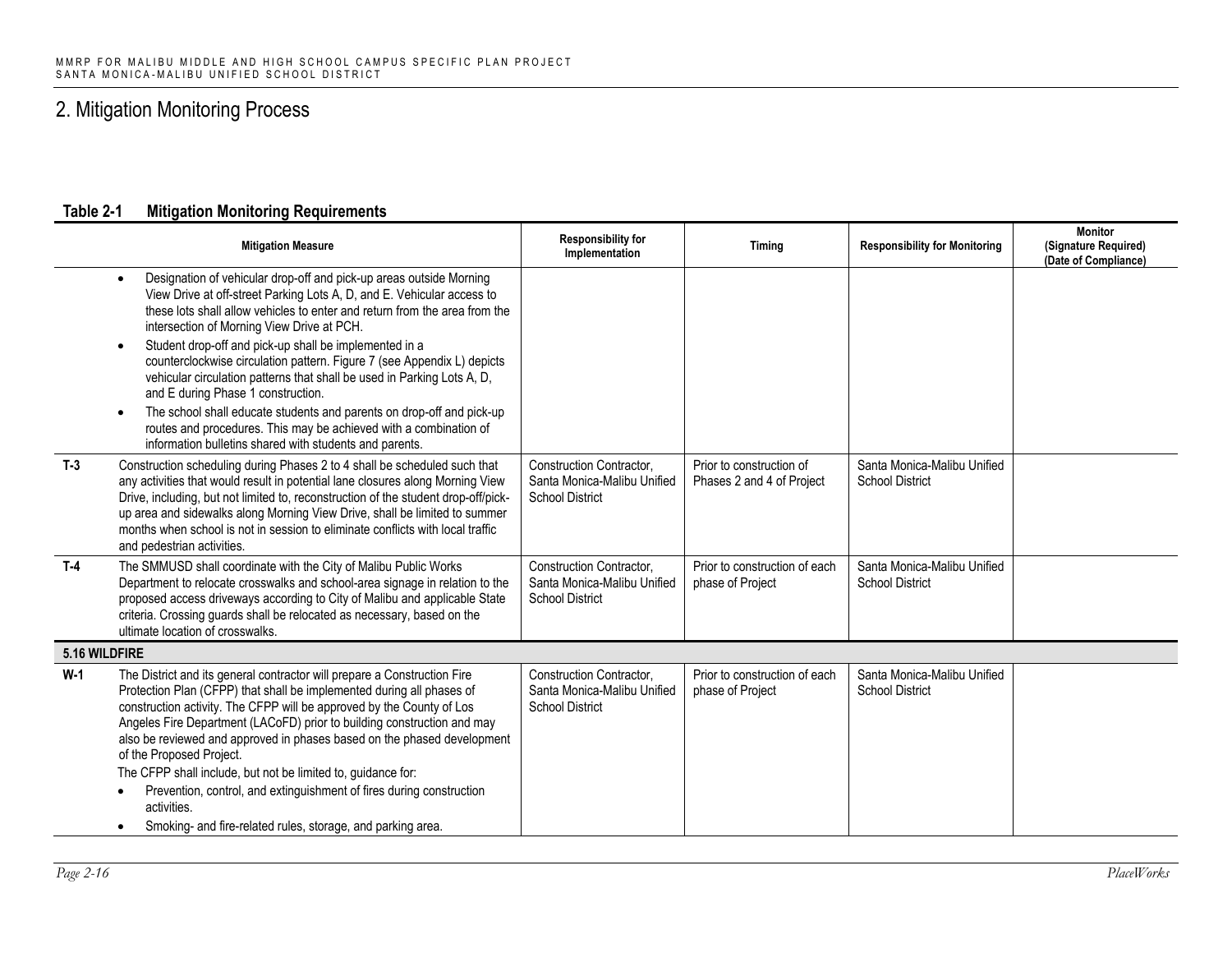|              | <b>Mitigation Measure</b>                                                                                                                                                                                                                                                                                         | <b>Responsibility for</b><br>Implementation                                       | Timing                                            | <b>Responsibility for Monitoring</b>                  | Monitor<br>(Signature Required)<br>(Date of Compliance) |
|--------------|-------------------------------------------------------------------------------------------------------------------------------------------------------------------------------------------------------------------------------------------------------------------------------------------------------------------|-----------------------------------------------------------------------------------|---------------------------------------------------|-------------------------------------------------------|---------------------------------------------------------|
|              | Delineating work areas from natural/open space areas and establishing<br>sufficient setbacks.                                                                                                                                                                                                                     |                                                                                   |                                                   |                                                       |                                                         |
|              | Vegetation management prior to and during construction activity,<br>$\bullet$<br>consistent with LACoFD protocols.                                                                                                                                                                                                |                                                                                   |                                                   |                                                       |                                                         |
|              | Requirement to use spark arrestors on construction equipment.<br>٠<br>Limiting the type and duration of construction activities during red flag<br>٠<br>warning events issued by the National Weather Service covering the<br>project area.                                                                       |                                                                                   |                                                   |                                                       |                                                         |
| <b>GEO-1</b> | Design recommendations listed in the Geotechnical Report prepared for the<br>Proposed Project shall be followed. These include, but are not limited to,<br>seismic design parameters, foundation design, retaining wall, grading,<br>trenching, etc. Details of these recommendations are included in Appendix H. | Construction Contractor.<br>Santa Monica-Malibu Unified<br><b>School District</b> | Prior to construction of each<br>phase of Project | Santa Monica-Malibu Unified<br><b>School District</b> |                                                         |